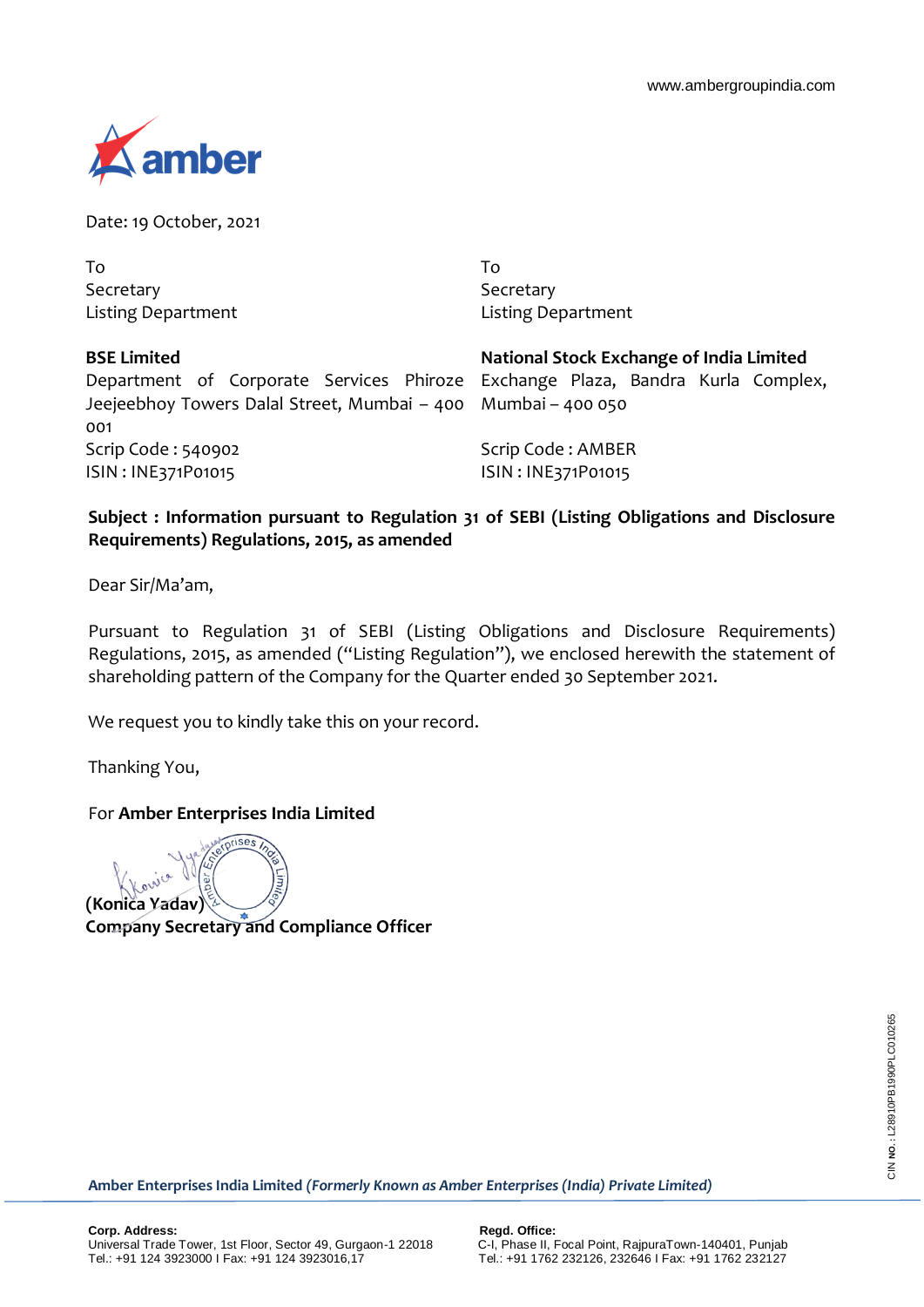| <b>General information about company</b>                                                   |                                 |
|--------------------------------------------------------------------------------------------|---------------------------------|
| Scrip code                                                                                 | 540902                          |
| NSE Symbol                                                                                 | <b>AMBER</b>                    |
| MSEI Symbol                                                                                | <b>NOTLISTED</b>                |
| <b>ISIN</b>                                                                                | INE371P01015                    |
| Name of the company                                                                        | AMBER ENTERPRISES INDIA LIMITED |
| Whether company is SME                                                                     | No                              |
| Class of Security                                                                          | <b>Equity Shares</b>            |
| Type of report                                                                             | Quarterly                       |
| Quarter Ended / Half year ended/Date of Report (For Prelisting / Allotment)                | 30-09-2021                      |
| Date of allotment / extinguishment (in case Capital Restructuring selected) / Listing Date |                                 |
| Shareholding pattern filed under                                                           | Regulation $31(1)(b)$           |
| Whether the listed entity is Public Sector Undertaking (PSU)?                              | No                              |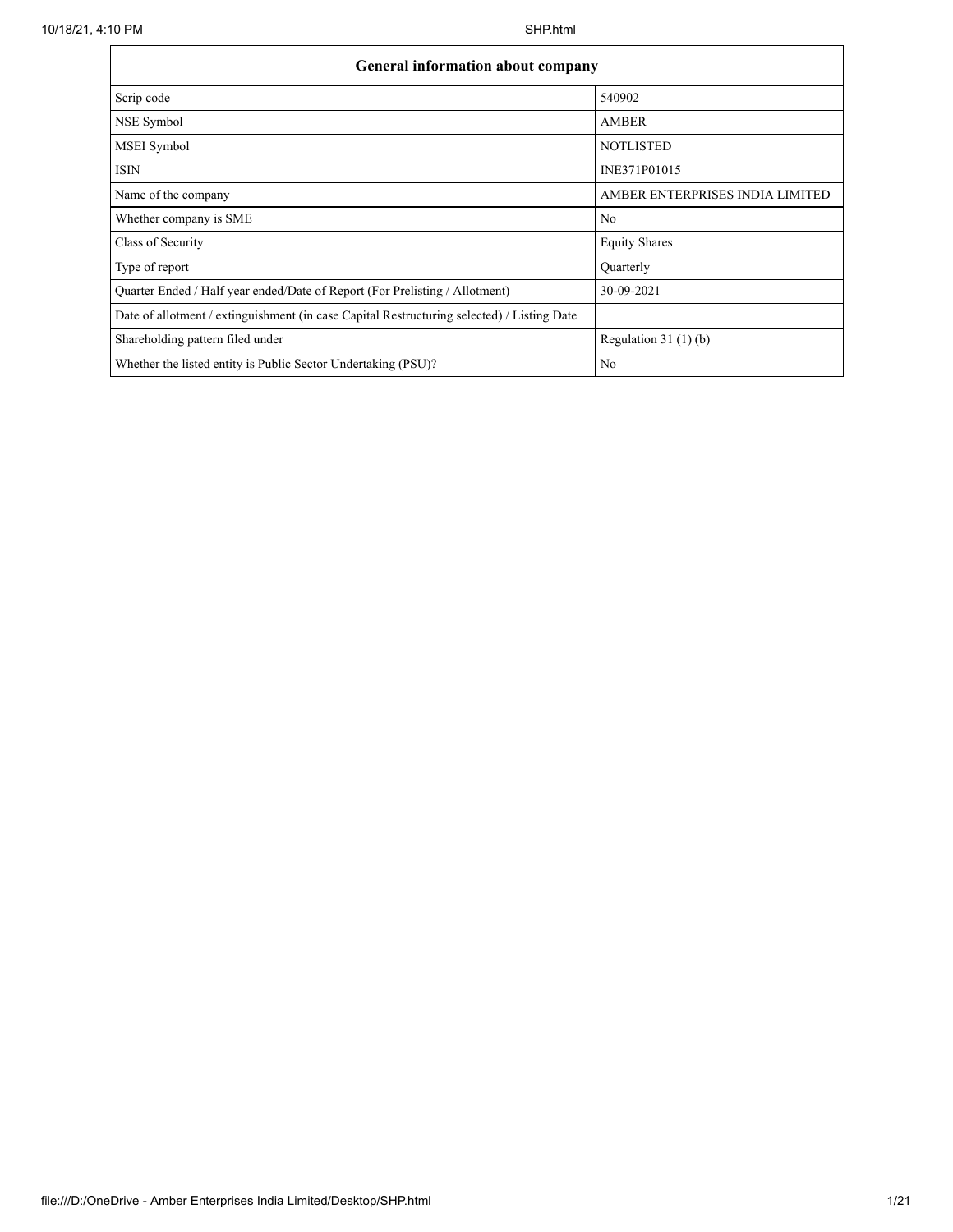|                 | <b>Declaration</b>                                                                        |                |                                |                       |                             |
|-----------------|-------------------------------------------------------------------------------------------|----------------|--------------------------------|-----------------------|-----------------------------|
| Sr.<br>No.      | Particular                                                                                | Yes/No         | Promoter and<br>Promoter Group | Public<br>shareholder | Non Promoter-<br>Non Public |
| $\overline{1}$  | Whether the Listed Entity has issued any partly paid up shares?                           | No             | No                             | N <sub>0</sub>        | No                          |
| $\overline{2}$  | Whether the Listed Entity has issued any Convertible Securities<br>9                      | N <sub>0</sub> | No.                            | N <sub>0</sub>        | N <sub>0</sub>              |
| $\overline{3}$  | Whether the Listed Entity has issued any Warrants?                                        | No             | No                             | No                    | N <sub>o</sub>              |
| $\overline{4}$  | Whether the Listed Entity has any shares against which<br>depository receipts are issued? | No             | No                             | N <sub>0</sub>        | No                          |
| $\overline{5}$  | Whether the Listed Entity has any shares in locked-in?                                    | No             | No                             | No                    | No                          |
| 6               | Whether any shares held by promoters are pledge or otherwise<br>encumbered?               | No             | No                             |                       |                             |
| $\overline{7}$  | Whether company has equity shares with differential voting<br>rights?                     | N <sub>0</sub> | No                             | N <sub>0</sub>        | No                          |
| $8\phantom{.}8$ | Whether the listed entity has any significant beneficial owner?                           | No             |                                |                       |                             |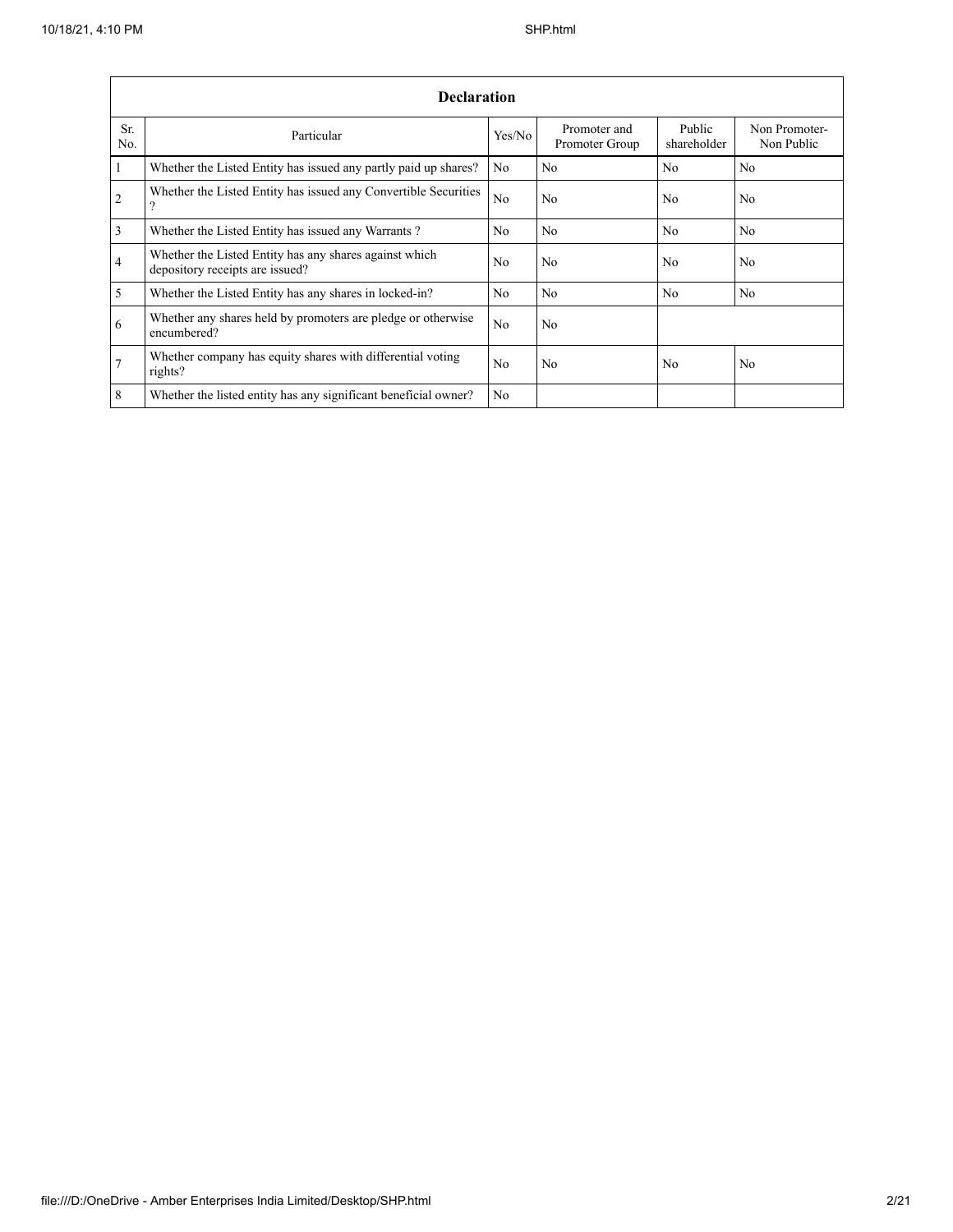|                 |                                         |              |                      | $v$ <i>ummun</i> ,          |                          |                              |                                        |                           |               |                                      |                     |
|-----------------|-----------------------------------------|--------------|----------------------|-----------------------------|--------------------------|------------------------------|----------------------------------------|---------------------------|---------------|--------------------------------------|---------------------|
| Category        |                                         | Nos. Of      | No. of<br>fully paid | No. Of<br>Partly<br>paid-up | No. Of<br>shares         | Total nos.<br>shares         | Shareholding as a<br>% of total no. of | class of securities (IX)  |               | Number of Voting Rights held in each |                     |
| Category<br>(I) | of<br>shareholder                       | shareholders | up equity            | equity                      | underlying<br>Depository | held (VII)                   | shares (calculated<br>as per SCRR,     | No of Voting (XIV) Rights |               |                                      | Total as a          |
|                 | (II)                                    | (III)        | shares<br>held (IV)  | shares<br>held<br>(V)       | Receipts<br>(VI)         | $= (IV) +$<br>$(V)$ + $(VI)$ | 1957) (VIII) As a<br>% of $(A+B+C2)$   | Class eg:<br>X            | Class<br>eg:y | Total                                | $%$ of<br>$(A+B+C)$ |
| (A)             | Promoter<br>&<br>Promoter<br>Group      | 5            | 13567237             |                             |                          | 13567237                     | 40.27                                  | 13567237                  |               | 13567237                             | 40.27               |
| (B)             | Public                                  | 93552        | 20126494             |                             |                          | 20126494                     | 59.73                                  | 20126494                  |               | 20126494                             | 59.73               |
| (C)             | Non<br>Promoter-<br>Non Public          |              |                      |                             |                          |                              |                                        |                           |               |                                      |                     |
| (C1)            | <b>Shares</b><br>underlying<br>DRs      |              |                      |                             |                          |                              |                                        |                           |               |                                      |                     |
| (C2)            | Shares held<br>by<br>Employee<br>Trusts |              |                      |                             |                          |                              |                                        |                           |               |                                      |                     |
|                 | Total                                   | 93557        | 33693731             |                             |                          | 33693731                     | 100                                    | 33693731                  |               | 33693731                             | 100                 |

## **Table I - Summary Statement holding of specified securities**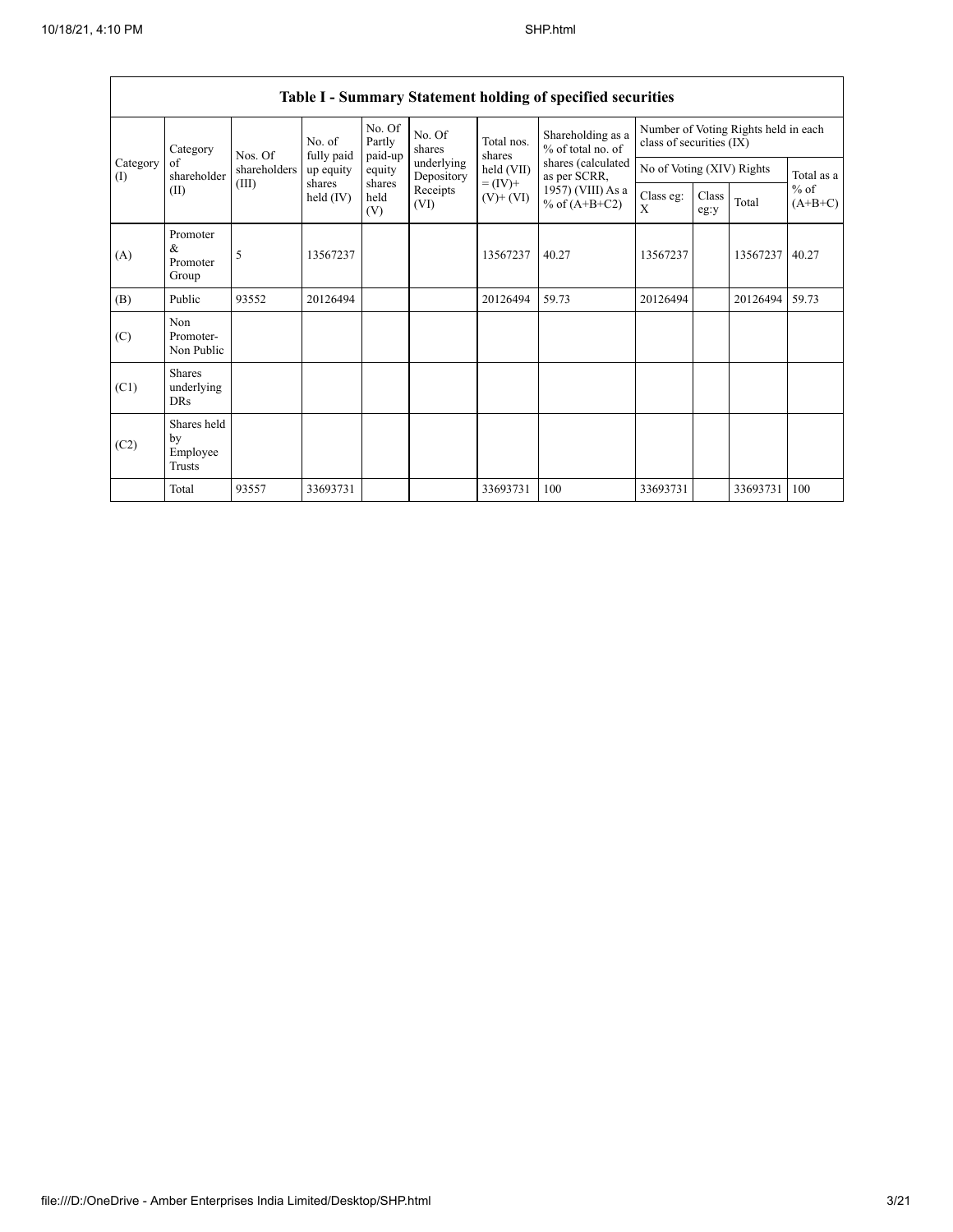$\mathsf{r}$ 

|                |                                                                  |                                       |                                                           |                                                                                    | Table I - Summary Statement holding of specified securities                              |            |                                                                               |                                                      |                                       |                                |
|----------------|------------------------------------------------------------------|---------------------------------------|-----------------------------------------------------------|------------------------------------------------------------------------------------|------------------------------------------------------------------------------------------|------------|-------------------------------------------------------------------------------|------------------------------------------------------|---------------------------------------|--------------------------------|
| Category<br>of | No. Of<br><b>Shares</b><br>Category<br>Underlying<br>Outstanding | No. of<br><b>Shares</b><br>Underlying | No. Of Shares<br>Underlying<br>Outstanding<br>convertible | Shareholding, as a %<br>assuming full<br>conversion of<br>convertible securities ( | Number of<br>Locked in<br>shares (XII)                                                   |            | Number of<br><b>Shares</b><br>pledged or<br>otherwise<br>encumbered<br>(XIII) |                                                      | Number of<br>equity shares<br>held in |                                |
| (I)            | shareholder<br>(II)                                              | convertible<br>securities<br>(X)      | Outstanding<br>Warrants<br>$(X_i)$                        | securities and<br>No. Of<br>Warrants (Xi)<br>(a)                                   | as a percentage of<br>diluted share capital)<br>$(XI)=(VII)+(X) As a %$<br>of $(A+B+C2)$ | No.<br>(a) | As a<br>$%$ of<br>total<br>Shares<br>held<br>(b)                              | As a<br>$%$ of<br>total<br>No.<br>(a)<br>held<br>(b) | Shares                                | dematerialized<br>form $(XIV)$ |
| (A)            | Promoter<br>$\&$<br>Promoter<br>Group                            |                                       |                                                           |                                                                                    | 40.27                                                                                    |            |                                                                               |                                                      |                                       | 13567237                       |
| (B)            | Public                                                           |                                       |                                                           |                                                                                    | 59.73                                                                                    |            |                                                                               |                                                      |                                       | 20126489                       |
| (C)            | Non<br>Promoter-<br>Non Public                                   |                                       |                                                           |                                                                                    |                                                                                          |            |                                                                               |                                                      |                                       |                                |
| (C1)           | <b>Shares</b><br>underlying<br><b>DRs</b>                        |                                       |                                                           |                                                                                    |                                                                                          |            |                                                                               |                                                      |                                       |                                |
| (C2)           | Shares held<br>by<br>Employee<br>Trusts                          |                                       |                                                           |                                                                                    |                                                                                          |            |                                                                               |                                                      |                                       |                                |
|                | Total                                                            |                                       |                                                           |                                                                                    | 100                                                                                      |            |                                                                               |                                                      |                                       | 33693726                       |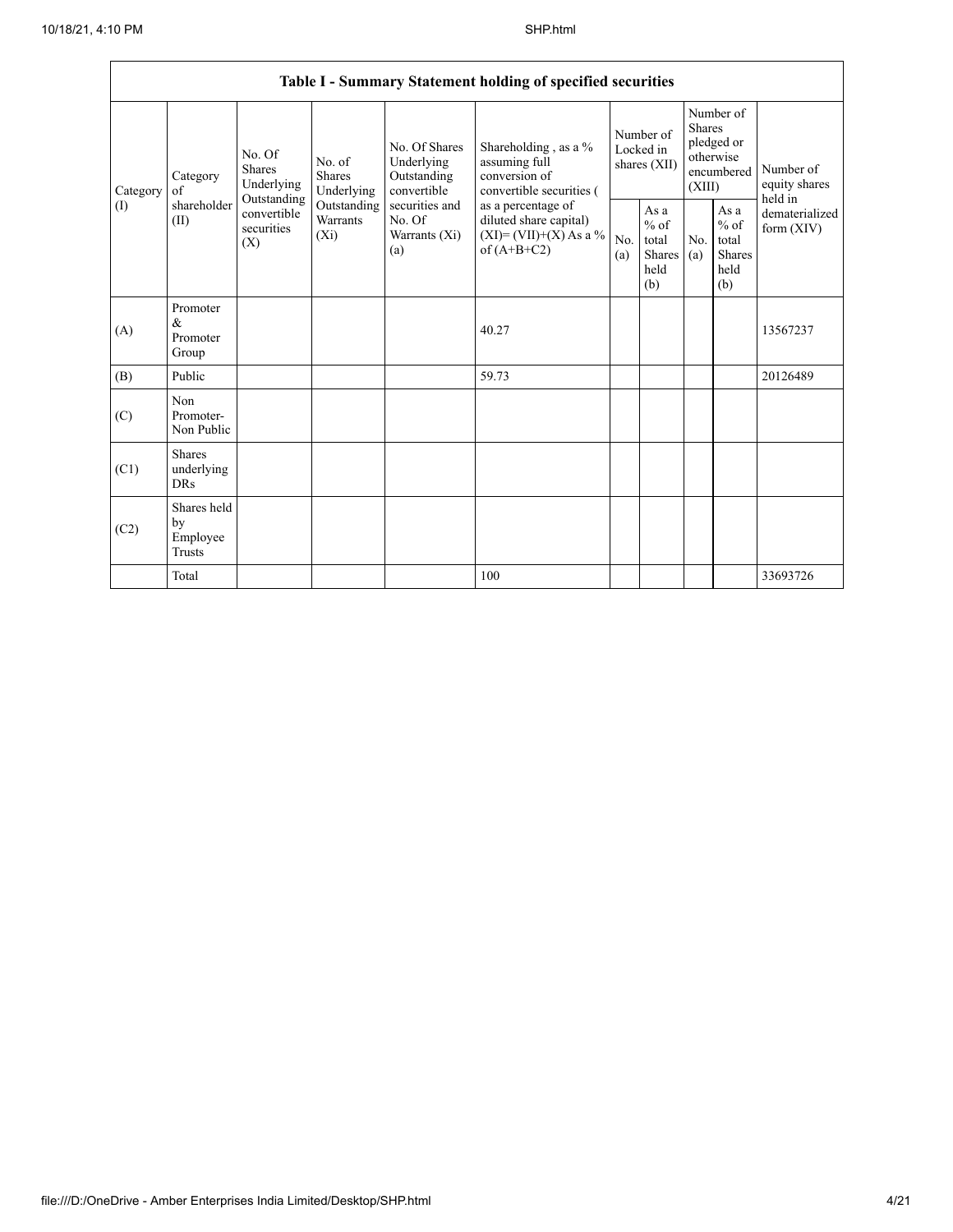|                                                                                                | Table II - Statement showing shareholding pattern of the Promoter and Promoter Group                                |                                  |                                   |                       |                                    |                             |                                           |                           |               |                                      |                           |
|------------------------------------------------------------------------------------------------|---------------------------------------------------------------------------------------------------------------------|----------------------------------|-----------------------------------|-----------------------|------------------------------------|-----------------------------|-------------------------------------------|---------------------------|---------------|--------------------------------------|---------------------------|
|                                                                                                |                                                                                                                     |                                  | No. of                            | No.<br>Of<br>Partly   | No. Of                             | Total nos.                  | Shareholding<br>as a % of<br>total no. of | class of securities (IX)  |               | Number of Voting Rights held in each |                           |
| Sr.                                                                                            | Category &<br>Name of the<br>Shareholders (I)                                                                       | Nos. Of<br>shareholders<br>(III) | fully paid<br>up equity<br>shares | paid-<br>up<br>equity | shares<br>underlying<br>Depository | shares<br>held<br>$(VII) =$ | shares<br>(calculated as<br>per SCRR,     | No of Voting (XIV) Rights |               |                                      | Total<br>as a %<br>of     |
|                                                                                                |                                                                                                                     |                                  | held (IV)                         | shares<br>held<br>(V) | Receipts<br>(VI)                   | $(IV)$ +<br>$(V)+(VI)$      | 1957) (VIII)<br>As a % of<br>$(A+B+C2)$   | Class eg:<br>X            | Class<br>eg:y | Total                                | Total<br>Voting<br>rights |
| A                                                                                              | Table II - Statement showing shareholding pattern of the Promoter and Promoter Group                                |                                  |                                   |                       |                                    |                             |                                           |                           |               |                                      |                           |
| (1)                                                                                            | Indian                                                                                                              |                                  |                                   |                       |                                    |                             |                                           |                           |               |                                      |                           |
| (a)                                                                                            | Individuals/Hindu<br>undivided Family                                                                               | 5                                | 13567237                          |                       |                                    | 13567237                    | 40.27                                     | 13567237                  |               | 13567237                             | 40.27                     |
| Sub-Total<br>(A)(1)                                                                            |                                                                                                                     | 5                                | 13567237                          |                       |                                    | 13567237                    | 40.27                                     | 13567237                  |               | 13567237 40.27                       |                           |
| (2)                                                                                            | Foreign                                                                                                             |                                  |                                   |                       |                                    |                             |                                           |                           |               |                                      |                           |
| Total<br>Shareholding<br>of Promoter<br>and<br>Promoter<br>Group $(A)=$<br>$(A)(1)+(A)$<br>(2) |                                                                                                                     | 5                                | 13567237                          |                       |                                    | 13567237                    | 40.27                                     | 13567237                  |               | 13567237                             | 40.27                     |
| B                                                                                              | Table III - Statement showing shareholding pattern of the Public shareholder                                        |                                  |                                   |                       |                                    |                             |                                           |                           |               |                                      |                           |
| (1)                                                                                            | Institutions                                                                                                        |                                  |                                   |                       |                                    |                             |                                           |                           |               |                                      |                           |
| (a)                                                                                            | Mutual Funds                                                                                                        | 16                               | 2985689                           |                       |                                    | 2985689                     | 8.86                                      | 2985689                   |               | 2985689                              | 8.86                      |
| (e)                                                                                            | Foreign Portfolio<br>Investors                                                                                      | 164                              | 9757392                           |                       |                                    | 9757392                     | 28.96                                     | 9757392                   |               | 9757392                              | 28.96                     |
| (f)                                                                                            | Financial<br>Institutions/<br><b>Banks</b>                                                                          | 1                                | 102                               |                       |                                    | 102                         | $\boldsymbol{0}$                          | 102                       |               | 102                                  | $\mathbf{0}$              |
| Sub-Total<br>(B)(1)                                                                            |                                                                                                                     | 181                              | 12743183                          |                       |                                    | 12743183                    | 37.82                                     | 12743183                  |               | 12743183                             | 37.82                     |
| (3)                                                                                            | Non-institutions                                                                                                    |                                  |                                   |                       |                                    |                             |                                           |                           |               |                                      |                           |
| (a(i))                                                                                         | Individuals -<br>i.Individual<br>shareholders<br>holding nominal<br>share capital up<br>to Rs. 2 lakhs.             | 91145                            | 1848860                           |                       |                                    | 1848860                     | 5.49                                      | 1848860                   |               | 1848860                              | 5.49                      |
| (a(ii))                                                                                        | Individuals - ii.<br>Individual<br>shareholders<br>holding nominal<br>share capital in<br>excess of Rs. 2<br>lakhs. | 6                                | 836715                            |                       |                                    | 836715                      | 2.48                                      | 836715                    |               | 836715                               | 2.48                      |
| (e)                                                                                            | Any Other<br>(specify)                                                                                              | 2220                             | 4697736                           |                       |                                    | 4697736                     | 13.94                                     | 4697736                   |               | 4697736                              | 13.94                     |
| Sub-Total<br>(B)(3)                                                                            |                                                                                                                     | 93371                            | 7383311                           |                       |                                    | 7383311                     | 21.91                                     | 7383311                   |               | 7383311                              | 21.91                     |
| <b>Total Public</b><br>Shareholding<br>$(B)=(B)(1)+$<br>$(B)(2)+(B)$<br>(3)                    |                                                                                                                     | 93552                            | 20126494                          |                       |                                    | 20126494                    | 59.73                                     | 20126494                  |               | 20126494                             | 59.73                     |
| $\mathbf C$                                                                                    | Table IV - Statement showing shareholding pattern of the Non Promoter- Non Public shareholder                       |                                  |                                   |                       |                                    |                             |                                           |                           |               |                                      |                           |
| Total (<br>$A+B+C2$ )                                                                          |                                                                                                                     | 93557                            | 33693731                          |                       |                                    | 33693731                    | 100                                       | 33693731                  |               | 33693731                             | 100                       |
| Total<br>$(A+B+C)$                                                                             |                                                                                                                     | 93557                            | 33693731                          |                       |                                    | 33693731                    | 100                                       | 33693731                  |               | 33693731                             | 100                       |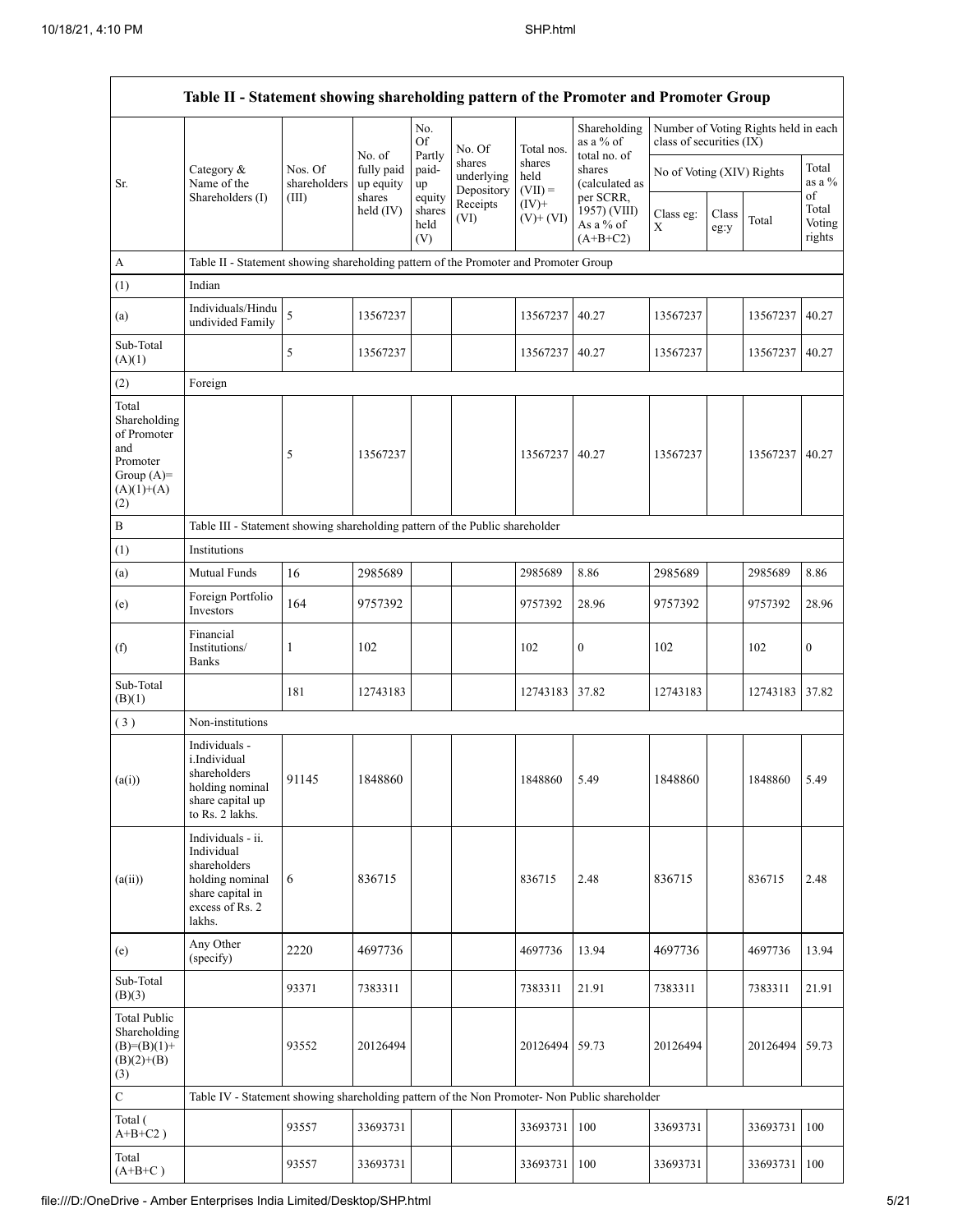|                                                                                         |                                                 |                                    |                                                           | Table II - Statement showing shareholding pattern of the Promoter and Promoter Group          |            |                                                  |                  |                                                    |                                       |  |
|-----------------------------------------------------------------------------------------|-------------------------------------------------|------------------------------------|-----------------------------------------------------------|-----------------------------------------------------------------------------------------------|------------|--------------------------------------------------|------------------|----------------------------------------------------|---------------------------------------|--|
| Sr.                                                                                     | No. Of<br>Shares<br>Underlying                  | No. of<br>Shares<br>Underlying     | No. Of Shares<br>Underlying<br>Outstanding<br>convertible | Shareholding, as a %<br>assuming full conversion of<br>convertible securities (as a           |            | Number of<br>Locked in<br>shares (XII)           | Shares<br>(XIII) | Number of<br>pledged or<br>otherwise<br>encumbered | Number of<br>equity shares<br>held in |  |
|                                                                                         | Outstanding<br>convertible<br>securities<br>(X) | Outstanding<br>Warrants<br>$(X_i)$ | securities and<br>No. Of Warrants<br>(Xi)(a)              | percentage of diluted share<br>capital) $(XI) = (VII)+(X) As$<br>a % of $(A+B+C2)$            | No.<br>(a) | As a<br>$%$ of<br>total<br>Shares<br>held<br>(b) | No.<br>(a)       | As a<br>$%$ of<br>total<br>Shares<br>held<br>(b)   | dematerialized<br>form $(XIV)$        |  |
| $\mathbf{A}$                                                                            |                                                 |                                    |                                                           | Table II - Statement showing shareholding pattern of the Promoter and Promoter Group          |            |                                                  |                  |                                                    |                                       |  |
| (1)                                                                                     | Indian                                          |                                    |                                                           |                                                                                               |            |                                                  |                  |                                                    |                                       |  |
| (a)                                                                                     |                                                 |                                    |                                                           | 40.27                                                                                         |            |                                                  |                  |                                                    | 13567237                              |  |
| Sub-Total (A)<br>(1)                                                                    |                                                 |                                    |                                                           | 40.27                                                                                         |            |                                                  |                  |                                                    | 13567237                              |  |
| (2)                                                                                     | Foreign                                         |                                    |                                                           |                                                                                               |            |                                                  |                  |                                                    |                                       |  |
| Total<br>Shareholding<br>of Promoter<br>and Promoter<br>Group $(A)=$<br>$(A)(1)+(A)(2)$ |                                                 |                                    |                                                           | 40.27                                                                                         |            |                                                  |                  |                                                    | 13567237                              |  |
| $\, {\bf B}$                                                                            |                                                 |                                    |                                                           | Table III - Statement showing shareholding pattern of the Public shareholder                  |            |                                                  |                  |                                                    |                                       |  |
| (1)                                                                                     | Institutions                                    |                                    |                                                           |                                                                                               |            |                                                  |                  |                                                    |                                       |  |
| (a)                                                                                     |                                                 |                                    |                                                           | 8.86                                                                                          |            |                                                  |                  |                                                    | 2985689                               |  |
| (e)                                                                                     |                                                 |                                    |                                                           | 28.96                                                                                         |            |                                                  |                  |                                                    | 9757392                               |  |
| (f)                                                                                     |                                                 |                                    |                                                           | $\mathbf{0}$                                                                                  |            |                                                  |                  |                                                    | 102                                   |  |
| Sub-Total (B)<br>(1)                                                                    |                                                 |                                    |                                                           | 37.82                                                                                         |            |                                                  |                  |                                                    | 12743183                              |  |
| (3)                                                                                     | Non-institutions                                |                                    |                                                           |                                                                                               |            |                                                  |                  |                                                    |                                       |  |
| (a(i))                                                                                  |                                                 |                                    |                                                           | 5.49                                                                                          |            |                                                  |                  |                                                    | 1848855                               |  |
| (a(ii))                                                                                 |                                                 |                                    |                                                           | 2.48                                                                                          |            |                                                  |                  |                                                    | 836715                                |  |
| (e)                                                                                     |                                                 |                                    |                                                           | 13.94                                                                                         |            |                                                  |                  |                                                    | 4697736                               |  |
| Sub-Total (B)<br>(3)                                                                    |                                                 |                                    |                                                           | 21.91                                                                                         |            |                                                  |                  |                                                    | 7383306                               |  |
| <b>Total Public</b><br>Shareholding<br>$(B)=(B)(1)+$<br>$(B)(2)+(B)(3)$                 |                                                 |                                    |                                                           | 59.73                                                                                         |            |                                                  |                  |                                                    | 20126489                              |  |
| $\mathbf C$                                                                             |                                                 |                                    |                                                           | Table IV - Statement showing shareholding pattern of the Non Promoter- Non Public shareholder |            |                                                  |                  |                                                    |                                       |  |
| Total (<br>$A+B+C2$ )                                                                   |                                                 |                                    |                                                           | 100                                                                                           |            |                                                  |                  |                                                    | 33693726                              |  |
| Total (A+B+C                                                                            |                                                 |                                    |                                                           | 100                                                                                           |            |                                                  |                  |                                                    | 33693726                              |  |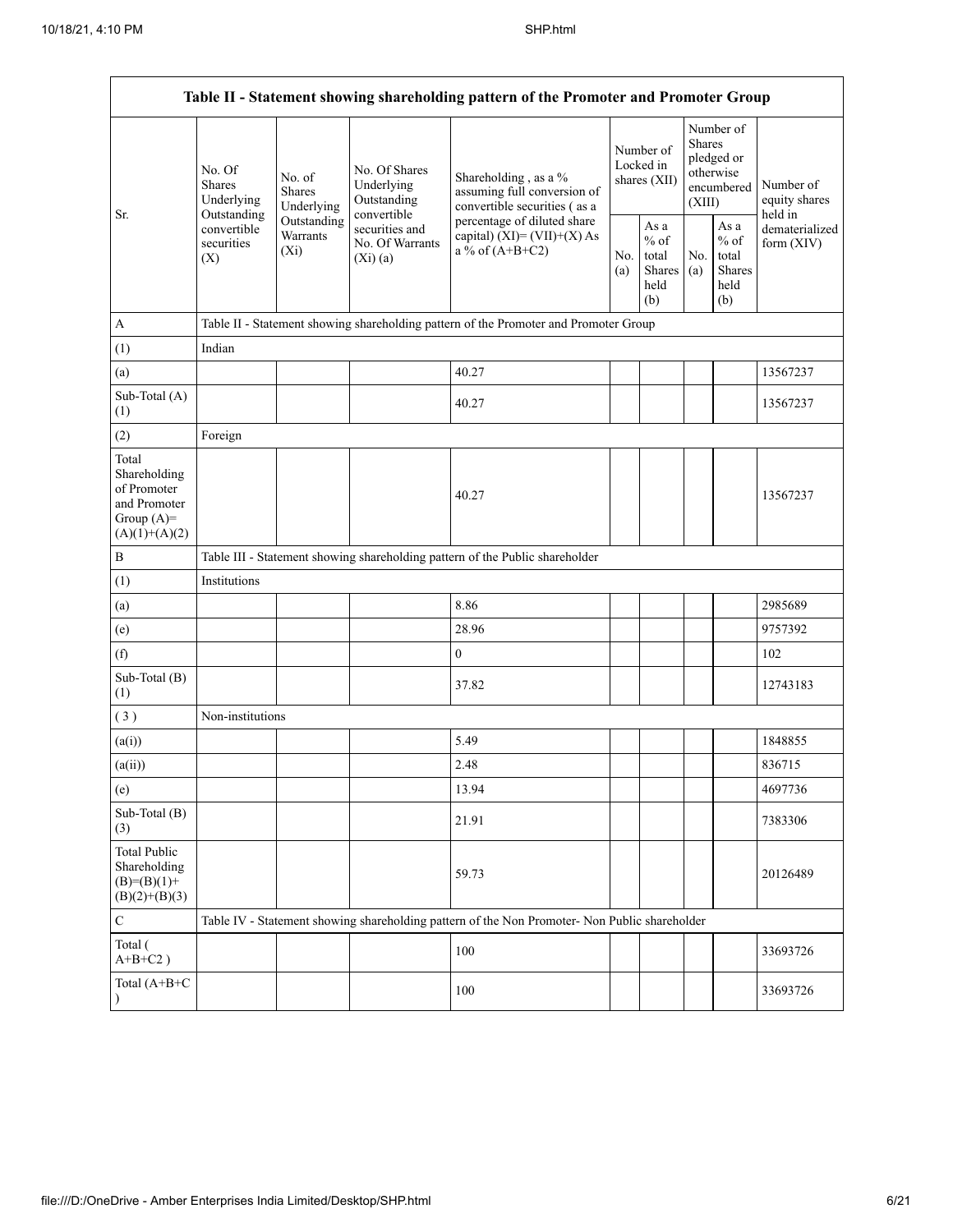|                                                                                                                                                                                             |                               |                                                               | Individuals/Hindu undivided Family |                                |                               |                          |
|---------------------------------------------------------------------------------------------------------------------------------------------------------------------------------------------|-------------------------------|---------------------------------------------------------------|------------------------------------|--------------------------------|-------------------------------|--------------------------|
| Searial No.                                                                                                                                                                                 | 1                             | $\overline{c}$                                                | 3                                  | $\overline{4}$                 | $\mathfrak s$                 |                          |
| Name of the<br>Shareholders (I)                                                                                                                                                             | <b>KARTAR</b><br><b>SINGH</b> | <b>SUKHMANI</b><br><b>LAKHAT</b>                              | <b>JASBIR</b><br><b>SINGH</b>      | <b>AMANDEEP</b><br><b>KAUR</b> | <b>DALJIT</b><br><b>SINGH</b> | Click here to go<br>back |
| PAN (II)                                                                                                                                                                                    | ADCPS2269Q                    | ADRPL0169P                                                    | AMWPS9504P                         | AUOPK8418J                     | BTFPS8409E                    | Total                    |
| No. of fully paid<br>up equity shares<br>held (IV)                                                                                                                                          | 433667                        | 100                                                           | 7059165                            | 100                            | 6074205                       | 13567237                 |
| No. Of Partly paid-<br>up equity shares<br>held (V)                                                                                                                                         |                               |                                                               |                                    |                                |                               |                          |
| No. Of shares<br>underlying<br>Depository<br>Receipts (VI)                                                                                                                                  |                               |                                                               |                                    |                                |                               |                          |
| Total nos. shares<br>held $(VII) = (IV) +$<br>$(V)$ + $(VI)$                                                                                                                                | 433667                        | 100                                                           | 7059165                            | 100                            | 6074205                       | 13567237                 |
| Shareholding as a<br>% of total no. of<br>shares (calculated<br>as per SCRR,<br>1957) (VIII) As a<br>% of $(A+B+C2)$                                                                        | 1.29                          | $\boldsymbol{0}$                                              | 20.95                              | $\boldsymbol{0}$               | 18.03                         | 40.27                    |
|                                                                                                                                                                                             |                               | Number of Voting Rights held in each class of securities (IX) |                                    |                                |                               |                          |
| Class eg:X                                                                                                                                                                                  | 433667                        | 100                                                           | 7059165                            | 100                            | 6074205                       | 13567237                 |
| Class eg:y                                                                                                                                                                                  |                               |                                                               |                                    |                                |                               |                          |
| Total                                                                                                                                                                                       | 433667                        | 100                                                           | 7059165                            | 100                            | 6074205                       | 13567237                 |
| Total as a % of<br><b>Total Voting rights</b>                                                                                                                                               | 1.29                          | $\mathbf{0}$                                                  | 20.95                              | $\boldsymbol{0}$               | 18.03                         | 40.27                    |
| No. Of Shares<br>Underlying<br>Outstanding<br>convertible<br>securities $(X)$                                                                                                               |                               |                                                               |                                    |                                |                               |                          |
| No. of Shares<br>Underlying<br>Outstanding<br>Warrants $(X_i)$                                                                                                                              |                               |                                                               |                                    |                                |                               |                          |
| No. Of Shares<br>Underlying<br>Outstanding<br>convertible<br>securities and No.<br>Of Warrants (Xi)<br>(a)                                                                                  |                               |                                                               |                                    |                                |                               |                          |
| Shareholding, as a<br>% assuming full<br>conversion of<br>convertible<br>securities (as a<br>percentage of<br>diluted share<br>capital) $(XI)$ =<br>$(VII)+(Xi)(a)$ As a<br>% of $(A+B+C2)$ | 1.29                          | $\boldsymbol{0}$                                              | 20.95                              | $\boldsymbol{0}$               | 18.03                         | 40.27                    |
| Number of Locked in shares (XII)                                                                                                                                                            |                               |                                                               |                                    |                                |                               |                          |
| No. (a)                                                                                                                                                                                     |                               |                                                               |                                    |                                |                               |                          |
| As a % of total<br>Shares held (b)                                                                                                                                                          |                               |                                                               |                                    |                                |                               |                          |
|                                                                                                                                                                                             |                               | Number of Shares pledged or otherwise encumbered (XIII)       |                                    |                                |                               |                          |
| No. (a)                                                                                                                                                                                     |                               |                                                               |                                    |                                |                               |                          |
|                                                                                                                                                                                             |                               |                                                               |                                    |                                |                               |                          |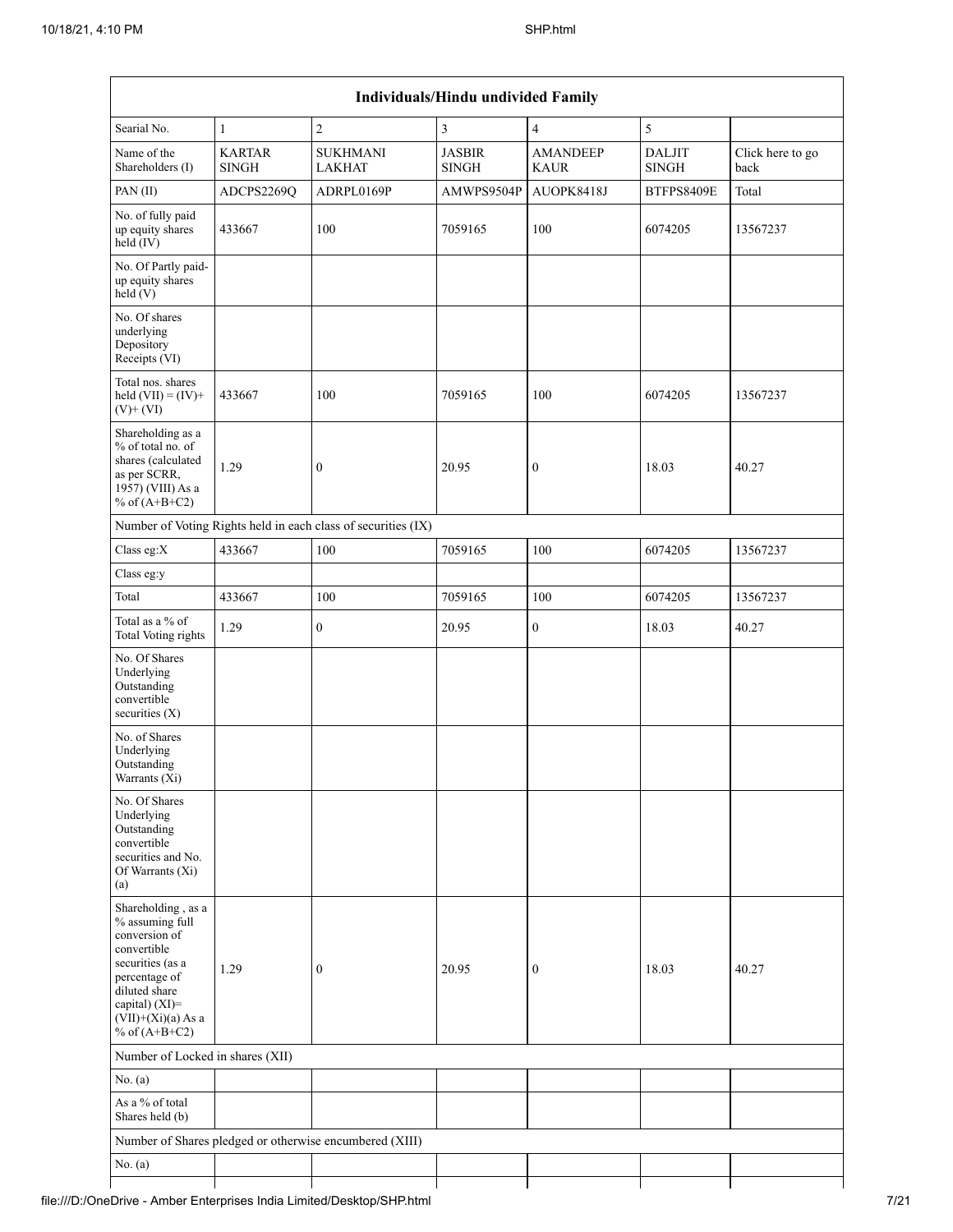| As a % of total<br>Shares held (b)                                   |                |                |          |                |          |          |
|----------------------------------------------------------------------|----------------|----------------|----------|----------------|----------|----------|
| Number of equity<br>shares held in<br>dematerialized<br>form $(XIV)$ | 433667         | 100            | 7059165  | 100            | 6074205  | 13567237 |
| Reason for not providing PAN                                         |                |                |          |                |          |          |
| Reason for not<br>providing PAN                                      |                |                |          |                |          |          |
| Shareholder type                                                     | Promoter Group | Promoter Group | Promoter | Promoter Group | Promoter |          |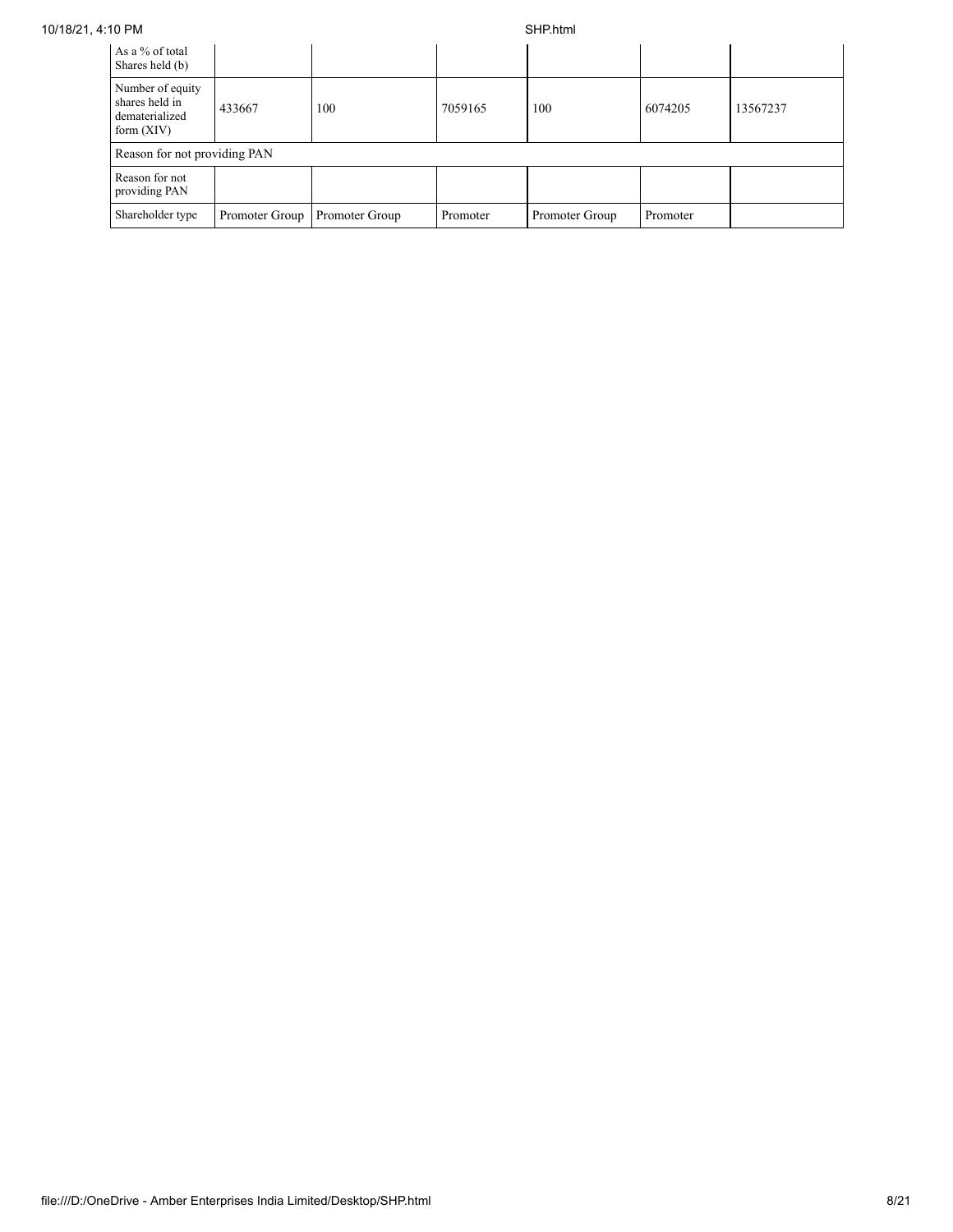|                                                                                                                                                                                         |                                                                                                 | <b>Mutual Funds</b>                        |                                                                                     |                                                 |                             |
|-----------------------------------------------------------------------------------------------------------------------------------------------------------------------------------------|-------------------------------------------------------------------------------------------------|--------------------------------------------|-------------------------------------------------------------------------------------|-------------------------------------------------|-----------------------------|
| Searial No.                                                                                                                                                                             | 1                                                                                               | $\overline{2}$                             | 3                                                                                   | $\overline{4}$                                  |                             |
| Name of the<br>Shareholders (I)                                                                                                                                                         | EDELWEISS TRUSTEESHIP CO LTD<br>AC- EDELWEISS MF AC-EDELWEISS<br><b>BALANCED ADVANTAGE FUND</b> | <b>DSP EQUITY</b><br>& BOND<br><b>FUND</b> | L&T MUTUAL FUND<br>TRUSTEE LIMITED-L&T<br><b>EMERGING BUSINESSES</b><br><b>FUND</b> | <b>KOTAK</b><br><b>SMALL CAP</b><br><b>FUND</b> | Click<br>here to<br>go back |
| PAN (II)                                                                                                                                                                                | AAAAE2916N                                                                                      | AAAJD0430B                                 | AAATC4460E                                                                          | AAATK4475F                                      | Total                       |
| No. of fully paid<br>up equity shares<br>held (IV)                                                                                                                                      | 347580                                                                                          | 374555                                     | 365188                                                                              | 1089680                                         | 2177003                     |
| No. Of Partly paid-<br>up equity shares<br>held(V)                                                                                                                                      |                                                                                                 |                                            |                                                                                     |                                                 |                             |
| No. Of shares<br>underlying<br>Depository<br>Receipts (VI)                                                                                                                              |                                                                                                 |                                            |                                                                                     |                                                 |                             |
| Total nos. shares<br>held $(VII) = (IV) +$<br>$(V)$ + $(VI)$                                                                                                                            | 347580                                                                                          | 374555                                     | 365188                                                                              | 1089680                                         | 2177003                     |
| Shareholding as a<br>% of total no. of<br>shares (calculated<br>as per SCRR,<br>1957) (VIII) As a<br>% of $(A+B+C2)$                                                                    | 1.03                                                                                            | 1.11                                       | 1.08                                                                                | 3.23                                            | 6.46                        |
|                                                                                                                                                                                         | Number of Voting Rights held in each class of securities (IX)                                   |                                            |                                                                                     |                                                 |                             |
| Class eg: X                                                                                                                                                                             | 347580                                                                                          | 374555                                     | 365188                                                                              | 1089680                                         | 2177003                     |
| Class eg:y                                                                                                                                                                              |                                                                                                 |                                            |                                                                                     |                                                 |                             |
| Total                                                                                                                                                                                   | 347580                                                                                          | 374555                                     | 365188                                                                              | 1089680                                         | 2177003                     |
| Total as a % of<br>Total Voting rights                                                                                                                                                  | 1.03                                                                                            | 1.11                                       | 1.08                                                                                | 3.23                                            | 6.46                        |
| No. Of Shares<br>Underlying<br>Outstanding<br>convertible<br>securities $(X)$                                                                                                           |                                                                                                 |                                            |                                                                                     |                                                 |                             |
| No. of Shares<br>Underlying<br>Outstanding<br>Warrants (Xi)                                                                                                                             |                                                                                                 |                                            |                                                                                     |                                                 |                             |
| No. Of Shares<br>Underlying<br>Outstanding<br>convertible<br>securities and No.<br>Of Warrants (Xi)<br>(a)                                                                              |                                                                                                 |                                            |                                                                                     |                                                 |                             |
| Shareholding, as a<br>% assuming full<br>conversion of<br>convertible<br>securities (as a<br>percentage of<br>diluted share<br>capital) $(XI)$ =<br>$(VII)+(X)$ As a %<br>of $(A+B+C2)$ | 1.03                                                                                            | 1.11                                       | 1.08                                                                                | 3.23                                            | 6.46                        |
| Number of Locked in shares (XII)                                                                                                                                                        |                                                                                                 |                                            |                                                                                     |                                                 |                             |
| No. (a)                                                                                                                                                                                 |                                                                                                 |                                            |                                                                                     |                                                 |                             |
| As a % of total<br>Shares held (b)                                                                                                                                                      |                                                                                                 |                                            |                                                                                     |                                                 |                             |
| Number of equity                                                                                                                                                                        | 347580                                                                                          | 374555                                     | 365188                                                                              | 1089680                                         | 2177003                     |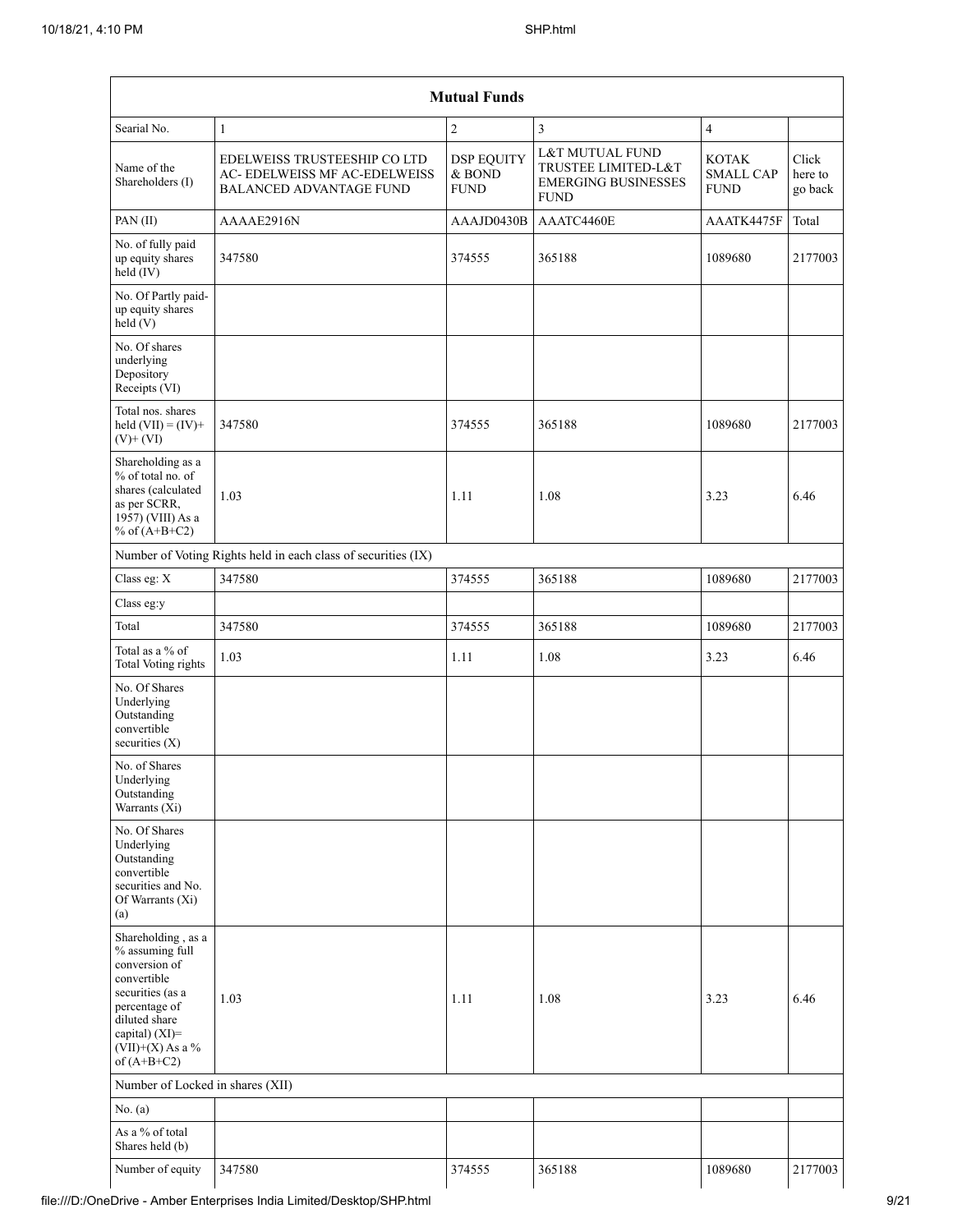| shares held in<br>dematerialized<br>form $(XIV)$ |  |  |  |
|--------------------------------------------------|--|--|--|
| Reason for not providing PAN                     |  |  |  |
| Reason for not<br>providing PAN                  |  |  |  |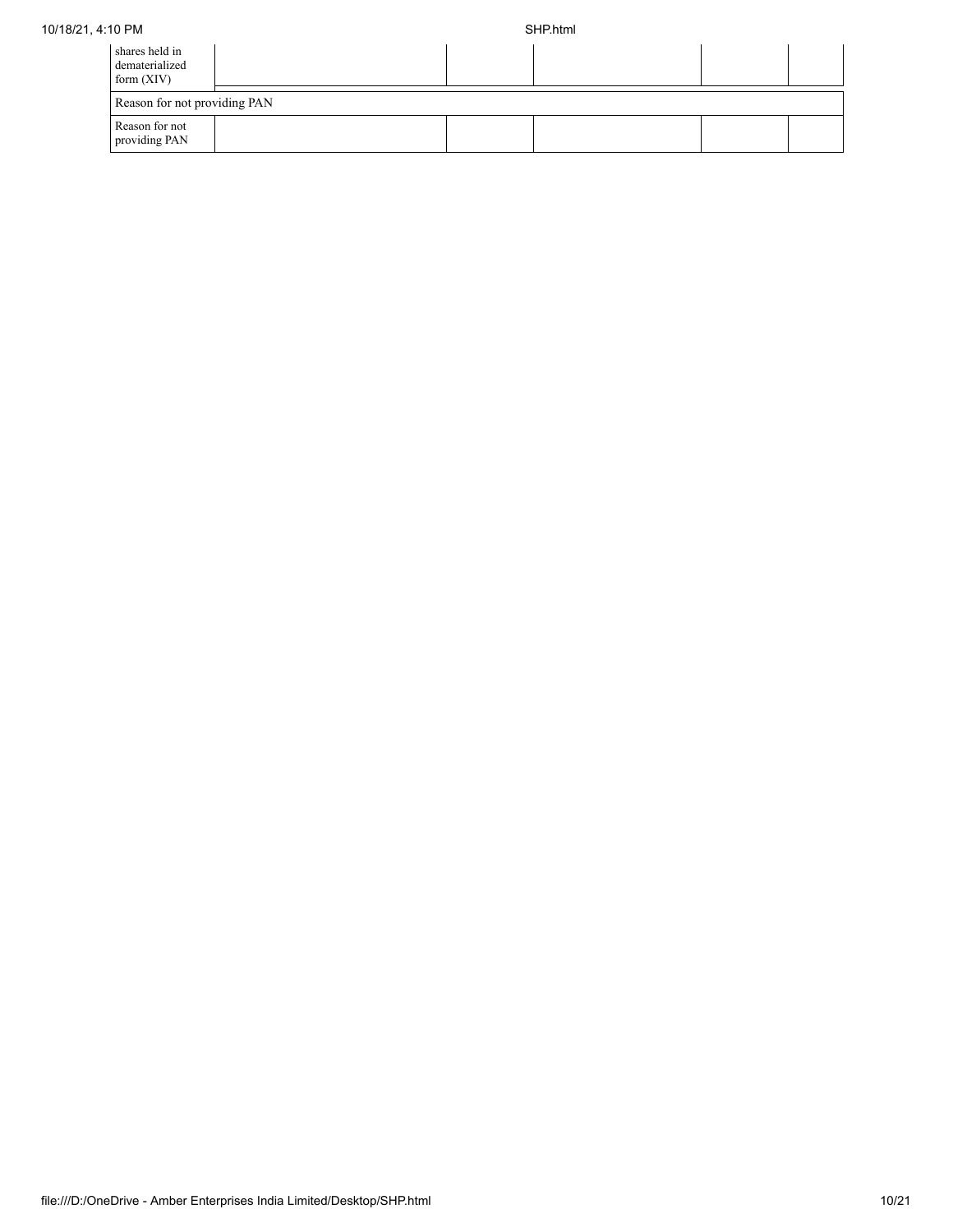|                                                                                                                                   | <b>Foreign Portfolio Investors</b>                                                                            |                                                               |                                                                       |                                                                                                                       |                                                                |                                                                   |                                                                         |  |  |  |  |  |
|-----------------------------------------------------------------------------------------------------------------------------------|---------------------------------------------------------------------------------------------------------------|---------------------------------------------------------------|-----------------------------------------------------------------------|-----------------------------------------------------------------------------------------------------------------------|----------------------------------------------------------------|-------------------------------------------------------------------|-------------------------------------------------------------------------|--|--|--|--|--|
| Searial No.                                                                                                                       | $\mathbf{1}$                                                                                                  | $\overline{2}$                                                | 3                                                                     | $\overline{4}$                                                                                                        | 5                                                              | 6                                                                 | $\boldsymbol{7}$                                                        |  |  |  |  |  |
| Name of the<br>Shareholders<br>(I)                                                                                                | <b>GOLDMAN</b><br><b>SACHS</b><br>TRUST-<br><b>GOLDMAN</b><br><b>SACHS</b><br><b>EMERGING</b><br><b>MARKE</b> | NEWPORT ASIA<br><b>INSTITUTIONAL</b><br><b>FUND LP</b>        | <b>ABU DHABI</b><br><b>INVESTMENT</b><br><b>AUTHORITY</b><br>- BEHAVE | <b>GOLDMAN</b><br><b>SACHS</b><br><b>FUNDS -</b><br><b>GOLDMAN</b><br><b>SACHS</b><br><b>EMERGING</b><br><b>MARKE</b> | <b>OXBOW</b><br><b>MASTER</b><br><b>FUND</b><br><b>LIMITED</b> | <b>TAIYO</b><br><b>GREATER</b><br><b>INDIA FUND</b><br><b>LTD</b> | <b>KOTAK</b><br>FUNDS -<br><b>INDIA</b><br><b>MIDCAP</b><br><b>FUND</b> |  |  |  |  |  |
| PAN(II)                                                                                                                           | AAAAG1053C                                                                                                    | AAAAN5243M                                                    | AAACA4380N                                                            | AACCG2692R                                                                                                            | AACCO4302L                                                     | AADCT8436B                                                        | AAGCK4148L                                                              |  |  |  |  |  |
| No. of fully<br>paid up equity<br>shares held<br>(IV)                                                                             | 558386                                                                                                        | 343890                                                        | 382514                                                                | 717433                                                                                                                | 385511                                                         | 418169                                                            | 371869                                                                  |  |  |  |  |  |
| No. Of Partly<br>paid-up equity<br>shares held<br>(V)                                                                             |                                                                                                               |                                                               |                                                                       |                                                                                                                       |                                                                |                                                                   |                                                                         |  |  |  |  |  |
| No. Of shares<br>underlying<br>Depository<br>Receipts (VI)                                                                        |                                                                                                               |                                                               |                                                                       |                                                                                                                       |                                                                |                                                                   |                                                                         |  |  |  |  |  |
| Total nos.<br>shares held<br>$(VII) = (IV) +$<br>$(V)$ + $(VI)$                                                                   | 558386                                                                                                        | 343890                                                        | 382514                                                                | 717433                                                                                                                | 385511                                                         | 418169                                                            | 371869                                                                  |  |  |  |  |  |
| Shareholding<br>as a $\%$ of total<br>no. of shares<br>(calculated as<br>per SCRR,<br>1957) (VIII)<br>As a % of<br>$(A+B+C2)$     | 1.66                                                                                                          | 1.02                                                          | 1.14                                                                  | 2.13                                                                                                                  | 1.14                                                           | 1.24                                                              | 1.1                                                                     |  |  |  |  |  |
|                                                                                                                                   |                                                                                                               | Number of Voting Rights held in each class of securities (IX) |                                                                       |                                                                                                                       |                                                                |                                                                   |                                                                         |  |  |  |  |  |
| Class eg: X                                                                                                                       | 558386                                                                                                        | 343890                                                        | 382514                                                                | 717433                                                                                                                | 385511                                                         | 418169                                                            | 371869                                                                  |  |  |  |  |  |
| Class eg:y                                                                                                                        |                                                                                                               |                                                               |                                                                       |                                                                                                                       |                                                                |                                                                   |                                                                         |  |  |  |  |  |
| Total                                                                                                                             | 558386                                                                                                        | 343890                                                        | 382514                                                                | 717433                                                                                                                | 385511                                                         | 418169                                                            | 371869                                                                  |  |  |  |  |  |
| Total as a % of<br><b>Total Voting</b><br>rights                                                                                  | 1.66                                                                                                          | $1.02\,$                                                      | 1.14                                                                  | 2.13                                                                                                                  | 1.14                                                           | 1.24                                                              | $1.1\,$                                                                 |  |  |  |  |  |
| No. Of Shares<br>Underlying<br>Outstanding<br>convertible<br>securities (X)                                                       |                                                                                                               |                                                               |                                                                       |                                                                                                                       |                                                                |                                                                   |                                                                         |  |  |  |  |  |
| No. of Shares<br>Underlying<br>Outstanding<br>Warrants (Xi)                                                                       |                                                                                                               |                                                               |                                                                       |                                                                                                                       |                                                                |                                                                   |                                                                         |  |  |  |  |  |
| No. Of Shares<br>Underlying<br>Outstanding<br>convertible<br>securities and<br>No. Of<br>Warrants (Xi)<br>(a)                     |                                                                                                               |                                                               |                                                                       |                                                                                                                       |                                                                |                                                                   |                                                                         |  |  |  |  |  |
| Shareholding,<br>as a $\%$<br>assuming full<br>conversion of<br>convertible<br>securities (as a<br>percentage of<br>diluted share | 1.66                                                                                                          | 1.02                                                          | 1.14                                                                  | 2.13                                                                                                                  | 1.14                                                           | 1.24                                                              | 1.1                                                                     |  |  |  |  |  |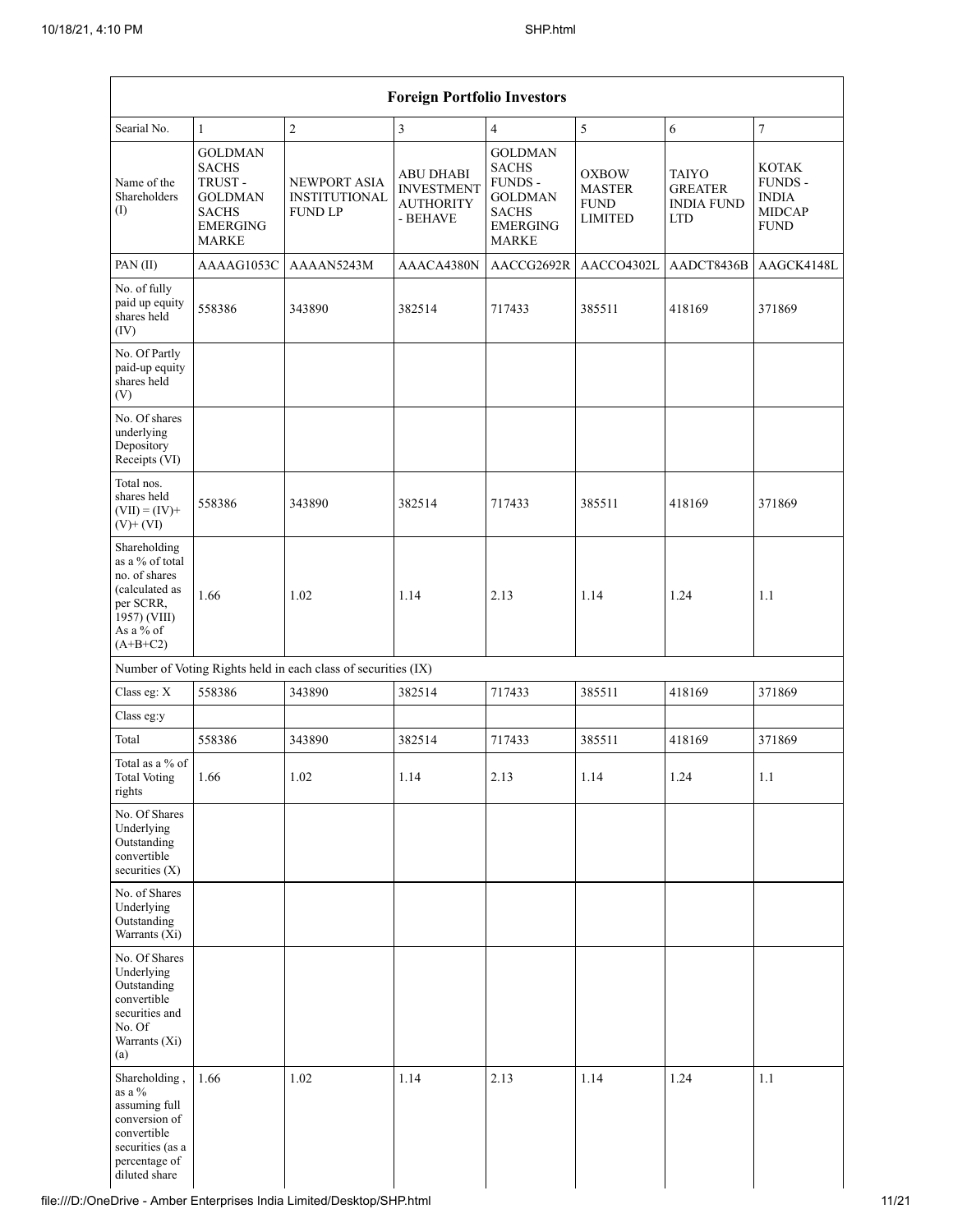| 10/18/21, 4:10 PM                                                       |                                  |        | SHP.html |        |        |        |        |  |  |
|-------------------------------------------------------------------------|----------------------------------|--------|----------|--------|--------|--------|--------|--|--|
| capital) $(XI)$ =<br>$(VII)+(X)$ As a<br>$%$ of<br>$(A+B+C2)$           |                                  |        |          |        |        |        |        |  |  |
|                                                                         | Number of Locked in shares (XII) |        |          |        |        |        |        |  |  |
| No. $(a)$                                                               |                                  |        |          |        |        |        |        |  |  |
| As a % of total<br>Shares held (b)                                      |                                  |        |          |        |        |        |        |  |  |
| Number of<br>equity shares<br>held in<br>dematerialized<br>form $(XIV)$ | 558386                           | 343890 | 382514   | 717433 | 385511 | 418169 | 371869 |  |  |
|                                                                         | Reason for not providing PAN     |        |          |        |        |        |        |  |  |
| Reason for not<br>providing PAN                                         |                                  |        |          |        |        |        |        |  |  |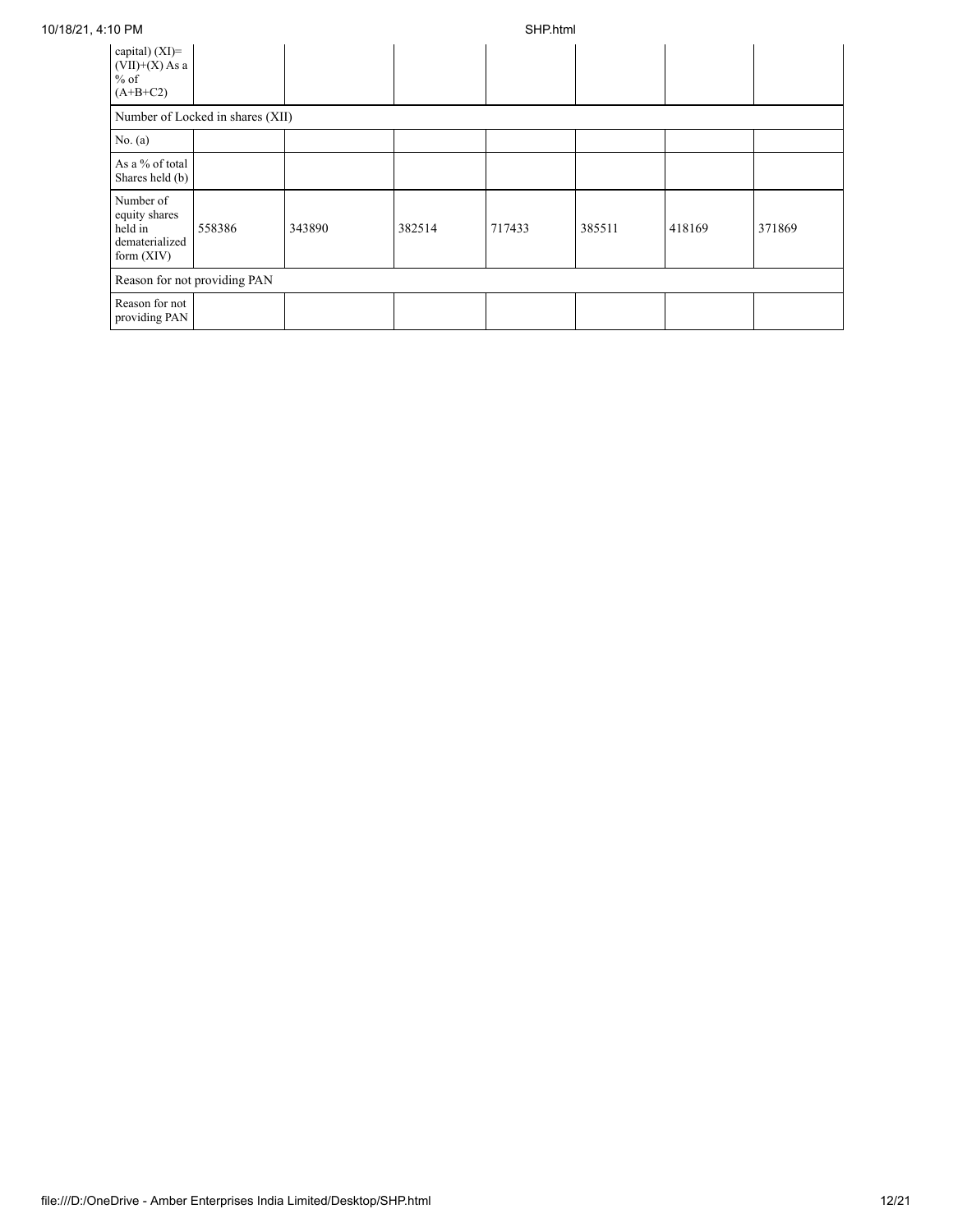| <b>Foreign Portfolio Investors</b>                                                                                                                                                   |                                                               |  |  |  |  |
|--------------------------------------------------------------------------------------------------------------------------------------------------------------------------------------|---------------------------------------------------------------|--|--|--|--|
| Searial No.                                                                                                                                                                          |                                                               |  |  |  |  |
| Name of the<br>Shareholders (I)                                                                                                                                                      | Click here to go back                                         |  |  |  |  |
| PAN(II)                                                                                                                                                                              | Total                                                         |  |  |  |  |
| No. of fully paid<br>up equity shares<br>held (IV)                                                                                                                                   | 3177772                                                       |  |  |  |  |
| No. Of Partly paid-<br>up equity shares<br>held(V)                                                                                                                                   |                                                               |  |  |  |  |
| No. Of shares<br>underlying<br>Depository<br>Receipts (VI)                                                                                                                           |                                                               |  |  |  |  |
| Total nos. shares<br>held $(VII) = (IV) +$<br>$(V)$ + $(VI)$                                                                                                                         | 3177772                                                       |  |  |  |  |
| Shareholding as a<br>% of total no. of<br>shares (calculated<br>as per SCRR,<br>1957) (VIII) As a<br>% of $(A+B+C2)$                                                                 | 9.43                                                          |  |  |  |  |
|                                                                                                                                                                                      | Number of Voting Rights held in each class of securities (IX) |  |  |  |  |
| Class eg: X                                                                                                                                                                          | 3177772                                                       |  |  |  |  |
| Class eg:y                                                                                                                                                                           |                                                               |  |  |  |  |
| Total                                                                                                                                                                                | 3177772                                                       |  |  |  |  |
| Total as a % of<br><b>Total Voting rights</b>                                                                                                                                        | 9.43                                                          |  |  |  |  |
| No. Of Shares<br>Underlying<br>Outstanding<br>convertible<br>securities $(X)$                                                                                                        |                                                               |  |  |  |  |
| No. of Shares<br>Underlying<br>Outstanding<br>Warrants (Xi)                                                                                                                          |                                                               |  |  |  |  |
| No. Of Shares<br>Underlying<br>Outstanding<br>convertible<br>securities and No.<br>Of Warrants (Xi)<br>(a)                                                                           |                                                               |  |  |  |  |
| Shareholding, as a<br>% assuming full<br>conversion of<br>convertible<br>securities (as a<br>percentage of<br>diluted share<br>capital) (XI)=<br>$(VII)+(X)$ As a %<br>of $(A+B+C2)$ | 9.43                                                          |  |  |  |  |
| Number of Locked in shares (XII)                                                                                                                                                     |                                                               |  |  |  |  |
| No. $(a)$                                                                                                                                                                            |                                                               |  |  |  |  |
| As a % of total<br>Shares held (b)                                                                                                                                                   |                                                               |  |  |  |  |
| Number of equity<br>shares held in<br>dematerialized<br>form (XIV)                                                                                                                   | 3177772                                                       |  |  |  |  |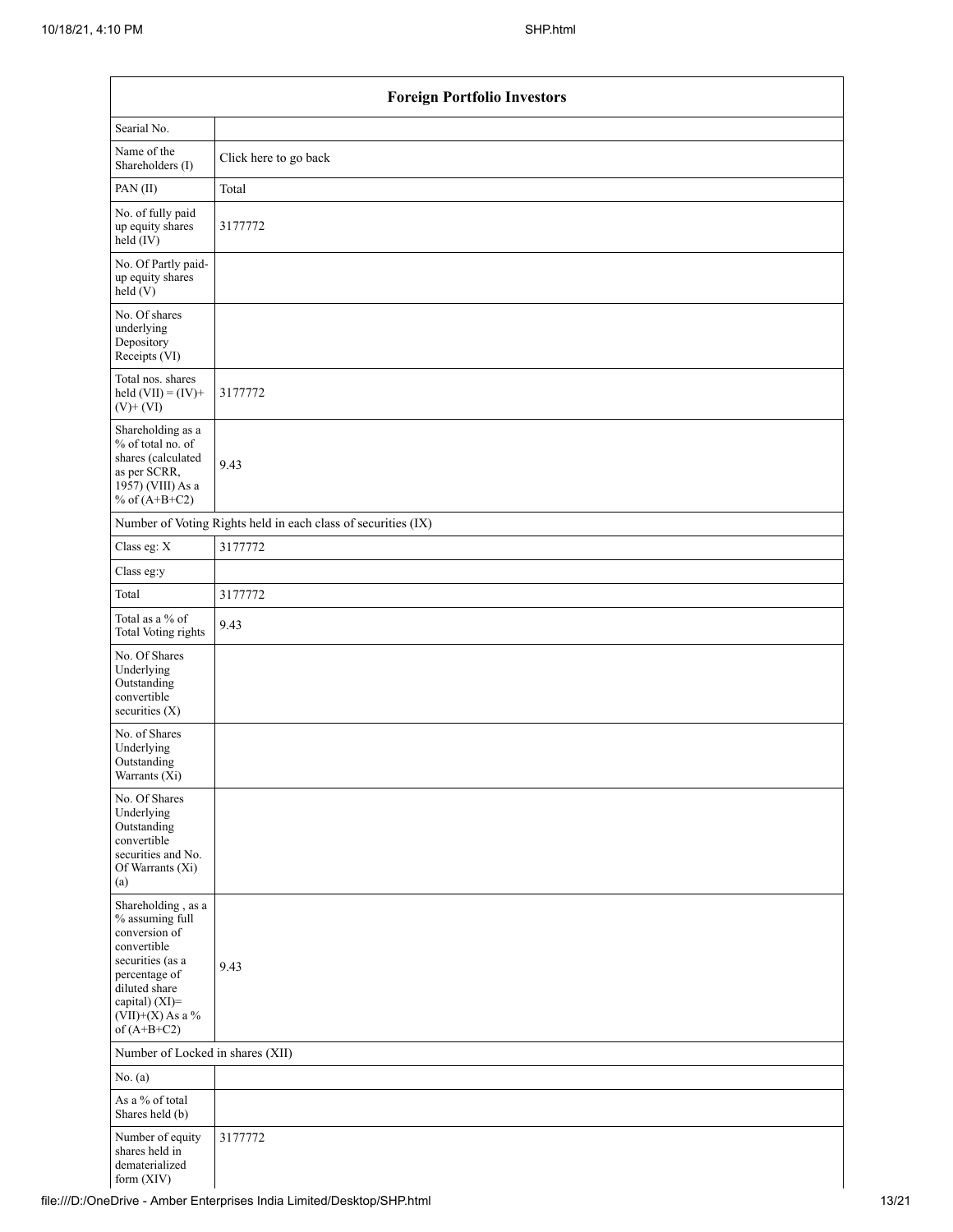| Reason for not providing PAN    |  |  |  |  |  |
|---------------------------------|--|--|--|--|--|
| Reason for not<br>providing PAN |  |  |  |  |  |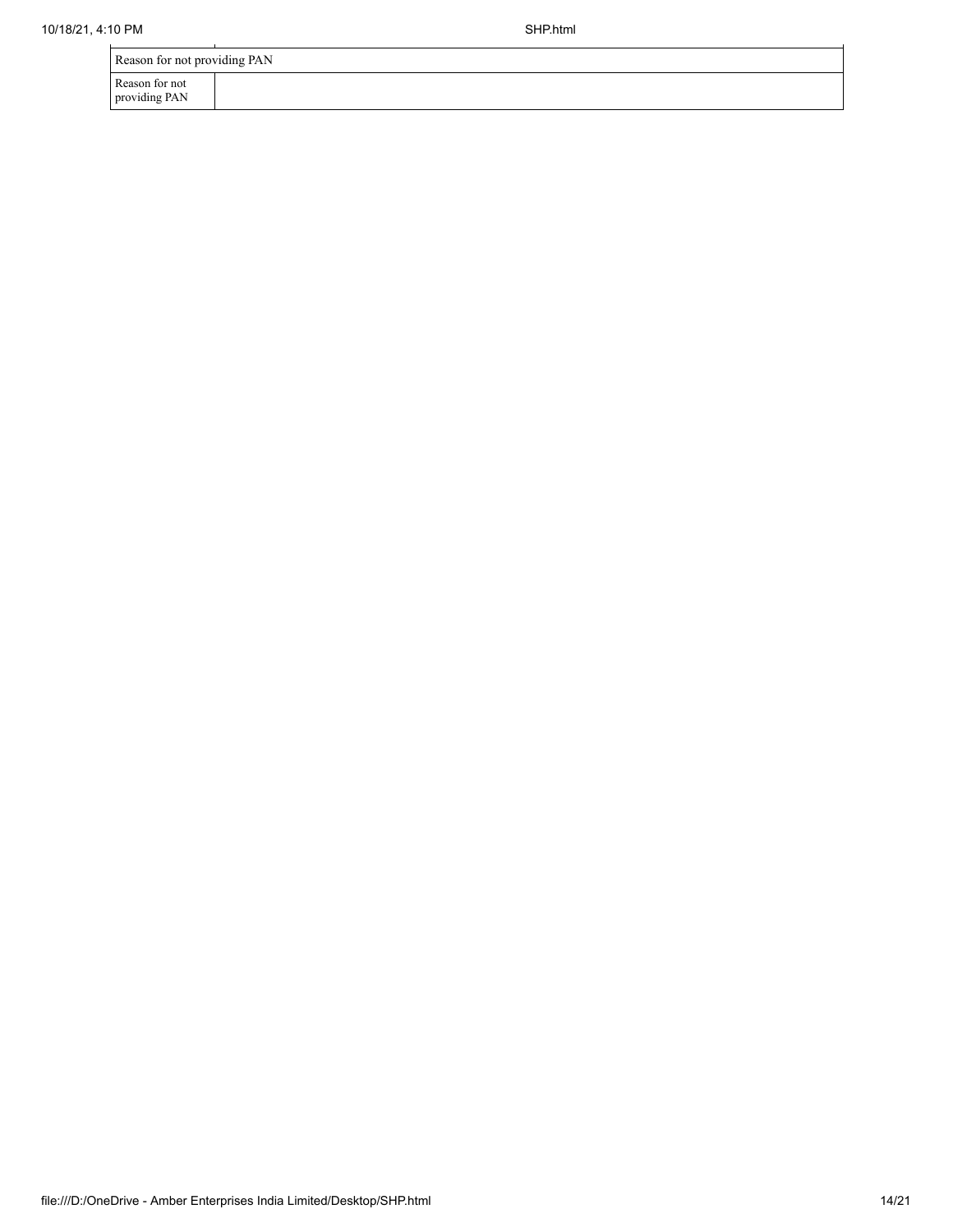|                                                                                                                                                                                      | Individuals - ii. Individual shareholders holding nominal share capital in excess of Rs. 2 lakhs. |                       |
|--------------------------------------------------------------------------------------------------------------------------------------------------------------------------------------|---------------------------------------------------------------------------------------------------|-----------------------|
| Searial No.                                                                                                                                                                          | $\,1$                                                                                             |                       |
| Name of the<br>Shareholders (I)                                                                                                                                                      | <b>AKASH BHANSHALI</b>                                                                            | Click here to go back |
| PAN(II)                                                                                                                                                                              | AADPB5433H                                                                                        | Total                 |
| No. of fully paid<br>up equity shares<br>$held$ (IV)                                                                                                                                 | 499602                                                                                            | 499602                |
| No. Of Partly paid-<br>up equity shares<br>held(V)                                                                                                                                   |                                                                                                   |                       |
| No. Of shares<br>underlying<br>Depository<br>Receipts (VI)                                                                                                                           |                                                                                                   |                       |
| Total nos. shares<br>held $(VII) = (IV) +$<br>$(V)$ + $(VI)$                                                                                                                         | 499602                                                                                            | 499602                |
| Shareholding as a<br>% of total no. of<br>shares (calculated<br>as per SCRR,<br>1957) (VIII) As a<br>% of $(A+B+C2)$                                                                 | 1.48                                                                                              | 1.48                  |
|                                                                                                                                                                                      | Number of Voting Rights held in each class of securities (IX)                                     |                       |
| Class eg: X                                                                                                                                                                          | 499602                                                                                            | 499602                |
| Class eg:y                                                                                                                                                                           |                                                                                                   |                       |
| Total                                                                                                                                                                                | 499602                                                                                            | 499602                |
| Total as a % of<br>Total Voting rights                                                                                                                                               | 1.48                                                                                              | 1.48                  |
| No. Of Shares<br>Underlying<br>Outstanding<br>convertible<br>securities (X)                                                                                                          |                                                                                                   |                       |
| No. of Shares<br>Underlying<br>Outstanding<br>Warrants $(X_i)$                                                                                                                       |                                                                                                   |                       |
| No. Of Shares<br>Underlying<br>Outstanding<br>convertible<br>securities and No.<br>Of Warrants (Xi)<br>(a)                                                                           |                                                                                                   |                       |
| Shareholding, as a<br>% assuming full<br>conversion of<br>convertible<br>securities (as a<br>percentage of<br>diluted share<br>capital) (XI)=<br>$(VII)+(X)$ As a %<br>of $(A+B+C2)$ | 1.48                                                                                              | 1.48                  |
| Number of Locked in shares (XII)                                                                                                                                                     |                                                                                                   |                       |
| No. (a)                                                                                                                                                                              |                                                                                                   |                       |
| As a % of total<br>Shares held (b)                                                                                                                                                   |                                                                                                   |                       |
| Number of equity<br>shares held in<br>dematerialized<br>form $(XIV)$                                                                                                                 | 499602                                                                                            | 499602                |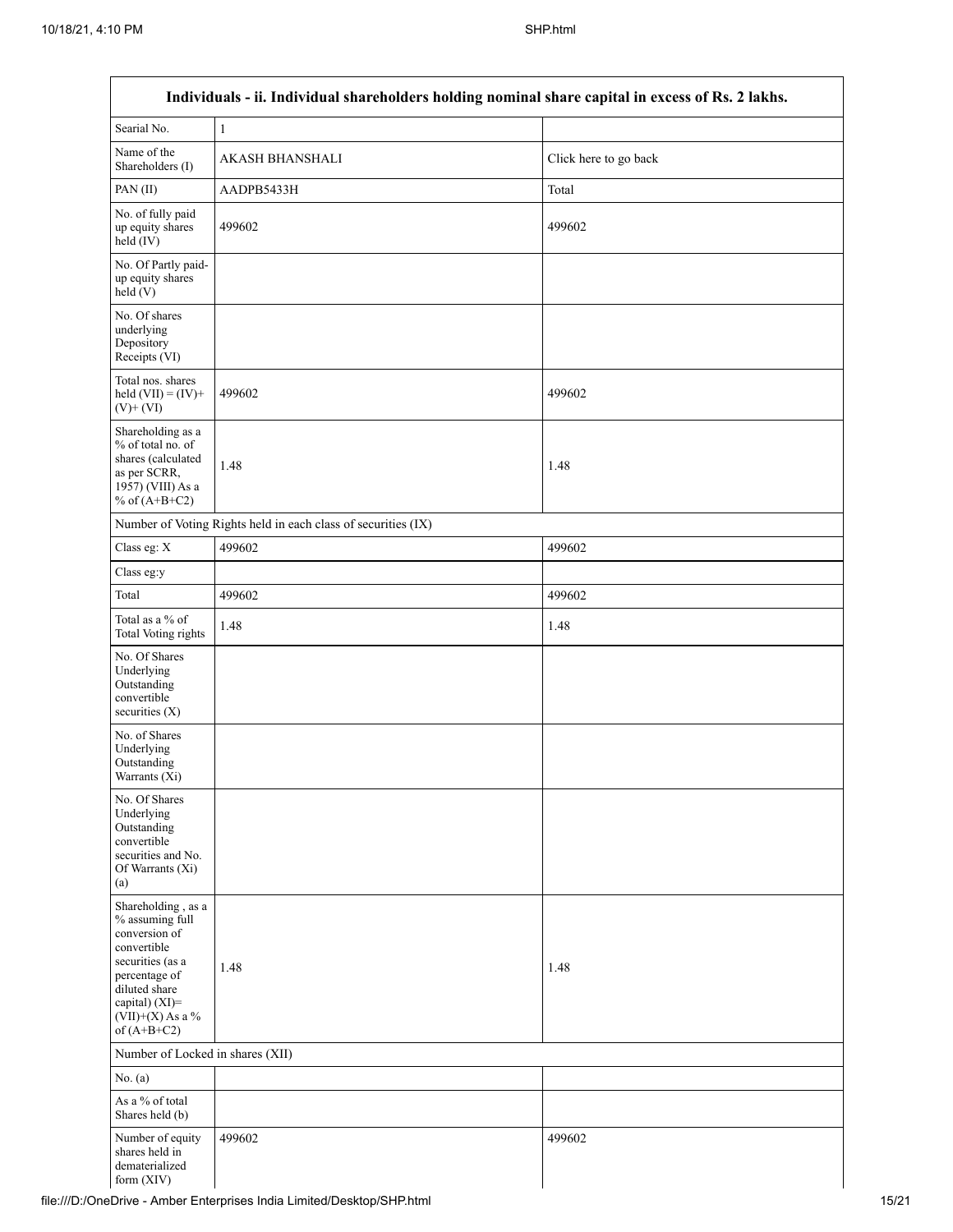| Reason for not providing PAN    |  |  |  |  |  |
|---------------------------------|--|--|--|--|--|
| Reason for not<br>providing PAN |  |  |  |  |  |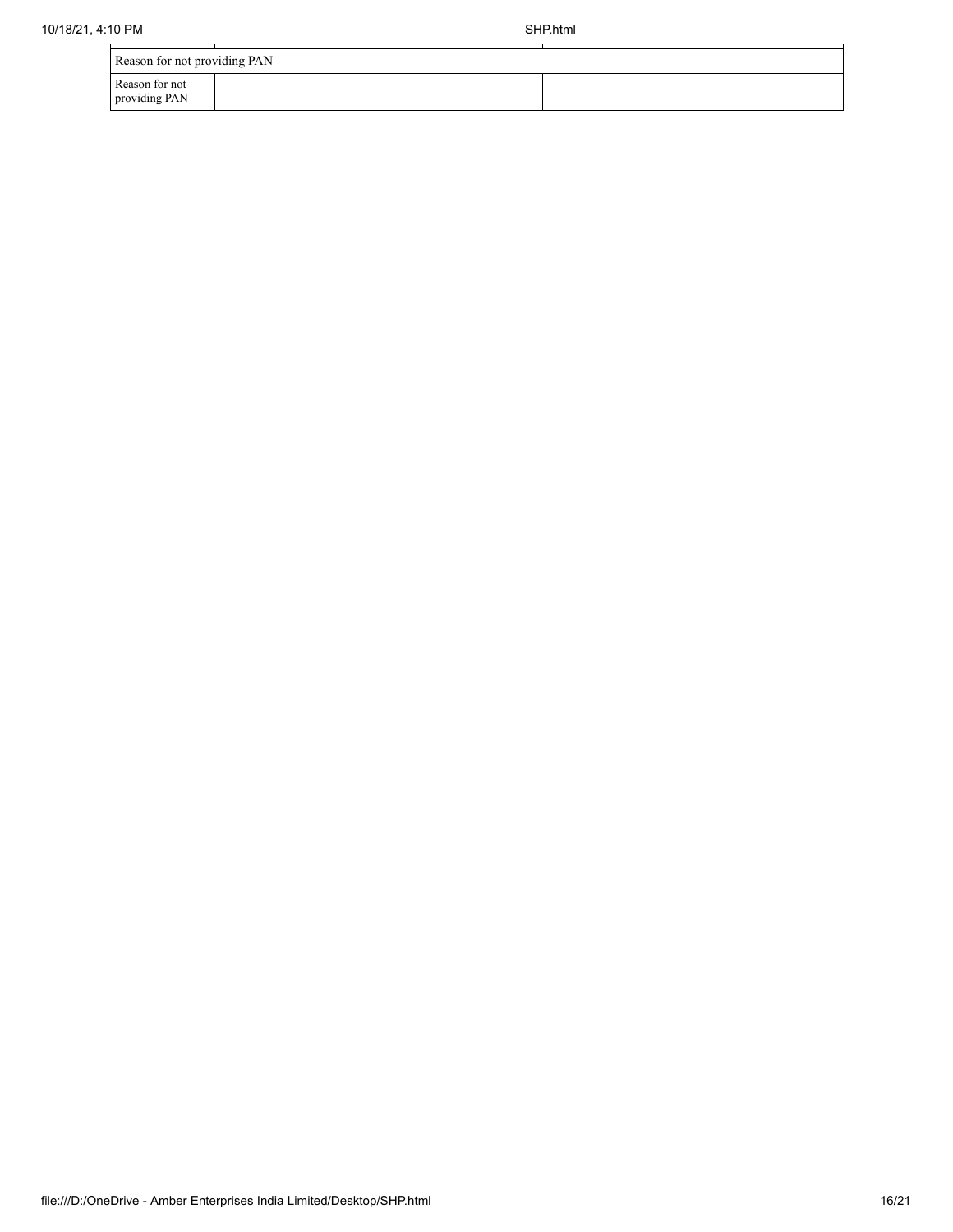|                                                                                                                                                  | Any Other (specify) |                                                 |                                     |                     |                                     |                                                                     |                                                                                          |  |
|--------------------------------------------------------------------------------------------------------------------------------------------------|---------------------|-------------------------------------------------|-------------------------------------|---------------------|-------------------------------------|---------------------------------------------------------------------|------------------------------------------------------------------------------------------|--|
| $\overline{c}$<br>$\overline{\mathbf{3}}$<br>$\sqrt{5}$<br>$\epsilon$<br>$\sqrt{ }$<br>Searial No.<br>$\mathbf{1}$<br>$\overline{4}$             |                     |                                                 |                                     |                     |                                     |                                                                     |                                                                                          |  |
| Category                                                                                                                                         | Trusts              | Others                                          | Non-<br>Resident<br>Indian<br>(NRI) | Clearing<br>Members | Others                              | Others                                                              | Others                                                                                   |  |
| Category / More<br>than 1 percentage                                                                                                             | Category            | Category                                        | Category                            | Category            | Category                            | More than 1 percentage<br>of shareholding                           | More than 1 percentage<br>of shareholding                                                |  |
| Name of the<br>Shareholders (I)                                                                                                                  |                     | ALTERNATIVE<br><b>INVESTMENT</b><br><b>FUND</b> |                                     |                     | Qualified<br>Institutional<br>Buyer | <b>ICICI PRUDENTIAL</b><br>LIFE INSURANCE<br><b>COMPANY LIMITED</b> | <b>TATA AIA LIFE</b><br><b>INSURANCE CO LTD-</b><br><b>SUPER SELECT</b><br><b>EQUITY</b> |  |
| PAN(II)                                                                                                                                          |                     |                                                 |                                     |                     |                                     | AAACI7351P                                                          | AABCT3784C                                                                               |  |
| No. of the<br>Shareholders (I)                                                                                                                   | 5                   | 4                                               | 1299                                | 91                  | 5                                   | 1                                                                   | $\mathbf{1}$                                                                             |  |
| No. of fully paid<br>up equity shares<br>held (IV)                                                                                               | 1001                | 32255                                           | 61868                               | 44645               | 143753                              | 486678                                                              | 341749                                                                                   |  |
| No. Of Partly paid-<br>up equity shares<br>held(V)                                                                                               |                     |                                                 |                                     |                     |                                     |                                                                     |                                                                                          |  |
| No. Of shares<br>underlying<br>Depository<br>Receipts (VI)                                                                                       |                     |                                                 |                                     |                     |                                     |                                                                     |                                                                                          |  |
| Total nos. shares<br>held $(VII) = (IV) +$<br>$(V)$ + $(VI)$                                                                                     | 1001                | 32255                                           | 61868                               | 44645               | 143753                              | 486678                                                              | 341749                                                                                   |  |
| Shareholding as a<br>% of total no. of<br>shares (calculated<br>as per SCRR,<br>1957) (VIII) As a<br>% of $(A+B+C2)$                             | $\theta$            | 0.1                                             | 0.18                                | 0.13                | 0.43                                | 1.44                                                                | 1.01                                                                                     |  |
| Number of Voting Rights held in each class of securities (IX)                                                                                    |                     |                                                 |                                     |                     |                                     |                                                                     |                                                                                          |  |
| Class eg: X                                                                                                                                      | 1001                | 32255                                           | 61868                               | 44645               | 143753                              | 486678                                                              | 341749                                                                                   |  |
| Class eg:y                                                                                                                                       |                     |                                                 |                                     |                     |                                     |                                                                     |                                                                                          |  |
| Total                                                                                                                                            | 1001                | 32255                                           | 61868                               | 44645               | 143753                              | 486678                                                              | 341749                                                                                   |  |
| Total as a % of<br>Total Voting rights                                                                                                           | $\theta$            | 0.1                                             | 0.18                                | 0.13                | 0.43                                | 1.44                                                                | 1.01                                                                                     |  |
| No. Of Shares<br>Underlying<br>Outstanding<br>convertible<br>securities $(X)$                                                                    |                     |                                                 |                                     |                     |                                     |                                                                     |                                                                                          |  |
| No. of Shares<br>Underlying<br>Outstanding<br>Warrants (Xi)                                                                                      |                     |                                                 |                                     |                     |                                     |                                                                     |                                                                                          |  |
| No. Of Shares<br>Underlying<br>Outstanding<br>convertible<br>securities and No.<br>Of Warrants (Xi)<br>(a)                                       |                     |                                                 |                                     |                     |                                     |                                                                     |                                                                                          |  |
| Shareholding, as a<br>% assuming full<br>conversion of<br>convertible<br>securities (as a<br>percentage of<br>diluted share<br>capital) $(XI)$ = | $\overline{0}$      | 0.1                                             | 0.18                                | 0.13                | 0.43                                | 1.44                                                                | 1.01                                                                                     |  |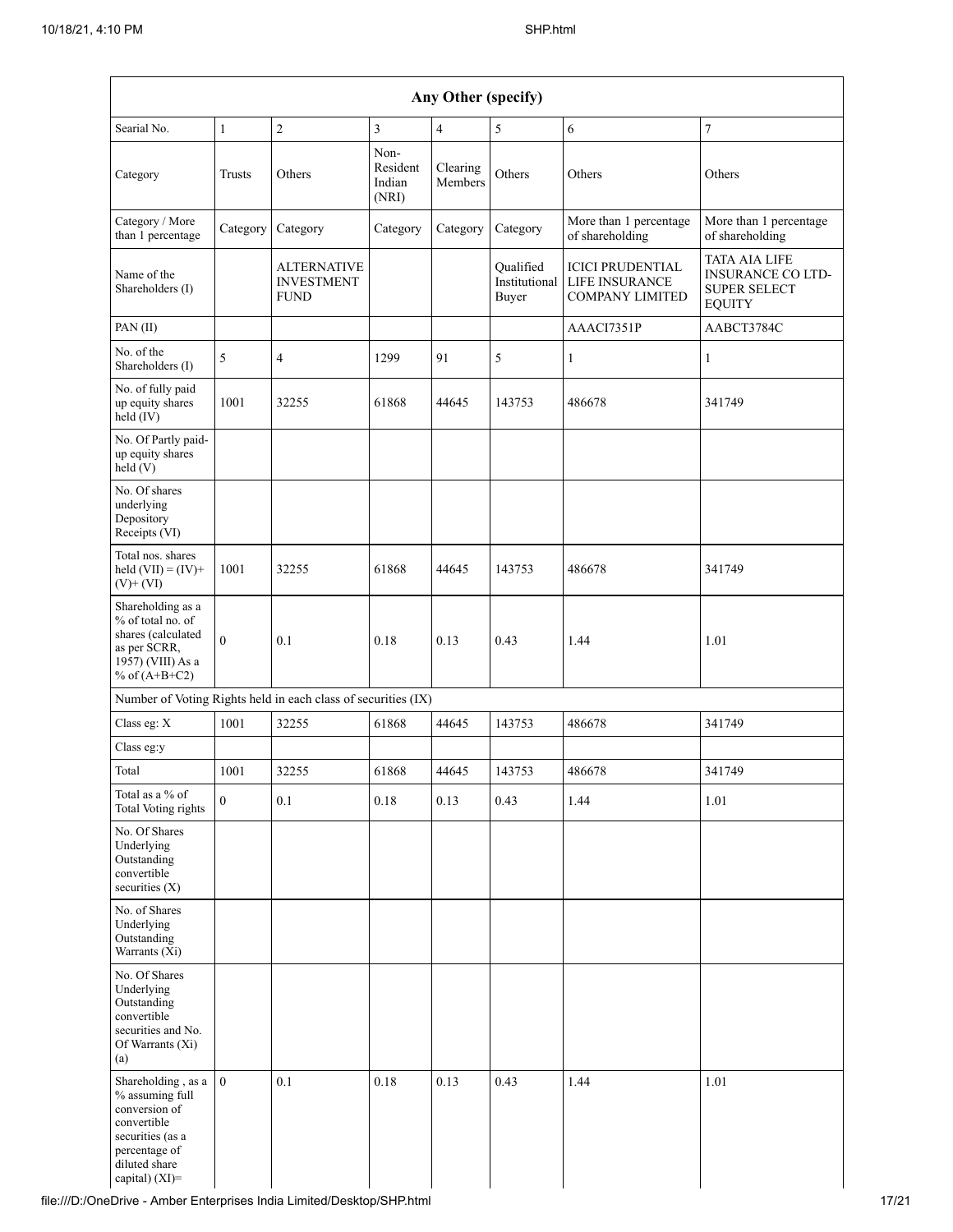| $(VII)+(X)$ As a %<br>of $(A+B+C2)$                                  |      |       |       |       |        |        |        |
|----------------------------------------------------------------------|------|-------|-------|-------|--------|--------|--------|
| Number of Locked in shares (XII)                                     |      |       |       |       |        |        |        |
| No. $(a)$                                                            |      |       |       |       |        |        |        |
| As a % of total<br>Shares held (b)                                   |      |       |       |       |        |        |        |
| Number of equity<br>shares held in<br>dematerialized<br>form $(XIV)$ | 1001 | 32255 | 61868 | 44645 | 143753 | 486678 | 341749 |
| Reason for not providing PAN                                         |      |       |       |       |        |        |        |
| Reason for not<br>providing PAN                                      |      |       |       |       |        |        |        |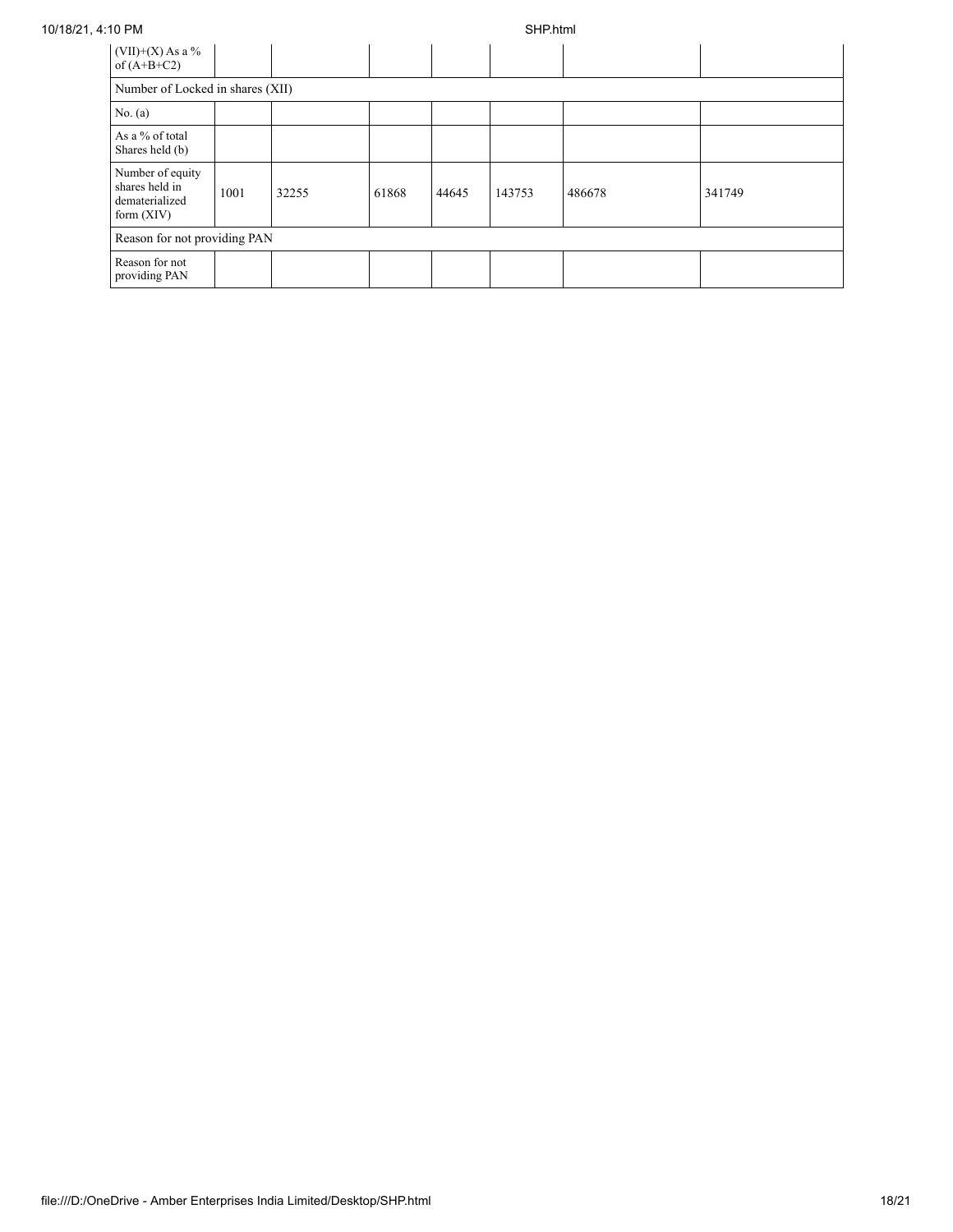| Any Other (specify)                                                                                                                                                                                                      |                                                               |                                        |                            |                          |  |  |  |
|--------------------------------------------------------------------------------------------------------------------------------------------------------------------------------------------------------------------------|---------------------------------------------------------------|----------------------------------------|----------------------------|--------------------------|--|--|--|
| $\,$ 8 $\,$<br>9<br>10<br>Searial No.                                                                                                                                                                                    |                                                               |                                        |                            |                          |  |  |  |
| Category                                                                                                                                                                                                                 | Others                                                        | <b>Bodies Corporate</b>                | <b>Bodies</b><br>Corporate |                          |  |  |  |
| Category / More<br>than 1 percentage                                                                                                                                                                                     | Category                                                      | More than 1 percentage of shareholding | Category                   |                          |  |  |  |
| Name of the<br>Shareholders (I)                                                                                                                                                                                          | NON RESIDENT INDIAN NON<br><b>REPATRIABLE</b>                 | ASCENT INVESTMENT HOLDINGS<br>PTE LTD  |                            | Click here to go<br>back |  |  |  |
| PAN (II)                                                                                                                                                                                                                 |                                                               | AAOCA1951D                             |                            | Total                    |  |  |  |
| No. of the<br>Shareholders (I)                                                                                                                                                                                           | 545                                                           | $\mathbf{1}$                           | 268                        | 2217                     |  |  |  |
| No. of fully paid<br>up equity shares<br>$\text{held} (IV)$                                                                                                                                                              | 32522                                                         | 3288820                                | 264445                     | 580489                   |  |  |  |
| No. Of Partly paid-<br>up equity shares<br>held(V)                                                                                                                                                                       |                                                               |                                        |                            |                          |  |  |  |
| No. Of shares<br>underlying<br>Depository<br>Receipts (VI)                                                                                                                                                               |                                                               |                                        |                            |                          |  |  |  |
| Total nos. shares<br>held $(VII) = (IV) +$<br>$(V)$ + $(VI)$                                                                                                                                                             | 32522                                                         | 3288820                                | 264445                     | 580489                   |  |  |  |
| Shareholding as a<br>% of total no. of<br>shares (calculated<br>as per SCRR,<br>1957) (VIII) As a<br>% of $(A+B+C2)$                                                                                                     | 0.1                                                           | 9.76                                   | 0.78                       | 1.72                     |  |  |  |
|                                                                                                                                                                                                                          | Number of Voting Rights held in each class of securities (IX) |                                        |                            |                          |  |  |  |
| Class eg: X                                                                                                                                                                                                              | 32522                                                         | 3288820                                | 264445                     | 580489                   |  |  |  |
| Class eg:y                                                                                                                                                                                                               |                                                               |                                        |                            |                          |  |  |  |
| Total                                                                                                                                                                                                                    | 32522                                                         | 3288820                                | 264445                     | 580489                   |  |  |  |
| Total as a % of<br>Total Voting rights                                                                                                                                                                                   | 0.1                                                           | 9.76                                   | 0.78                       | 1.72                     |  |  |  |
| No. Of Shares<br>Underlying<br>Outstanding<br>convertible<br>securities (X)                                                                                                                                              |                                                               |                                        |                            |                          |  |  |  |
| No. of Shares<br>Underlying<br>Outstanding<br>Warrants (Xi)                                                                                                                                                              |                                                               |                                        |                            |                          |  |  |  |
| No. Of Shares<br>Underlying<br>Outstanding<br>convertible<br>securities and No.<br>Of Warrants (Xi)<br>(a)                                                                                                               |                                                               |                                        |                            |                          |  |  |  |
| Shareholding, as a<br>% assuming full<br>conversion of<br>convertible<br>securities (as a<br>percentage of<br>diluted share<br>capital) (XI)=<br>$(VII)+(X)$ As a %<br>of $(A+B+C2)$<br>Number of Locked in shares (XII) | 0.1                                                           | 9.76                                   | 0.78                       | 1.72                     |  |  |  |

T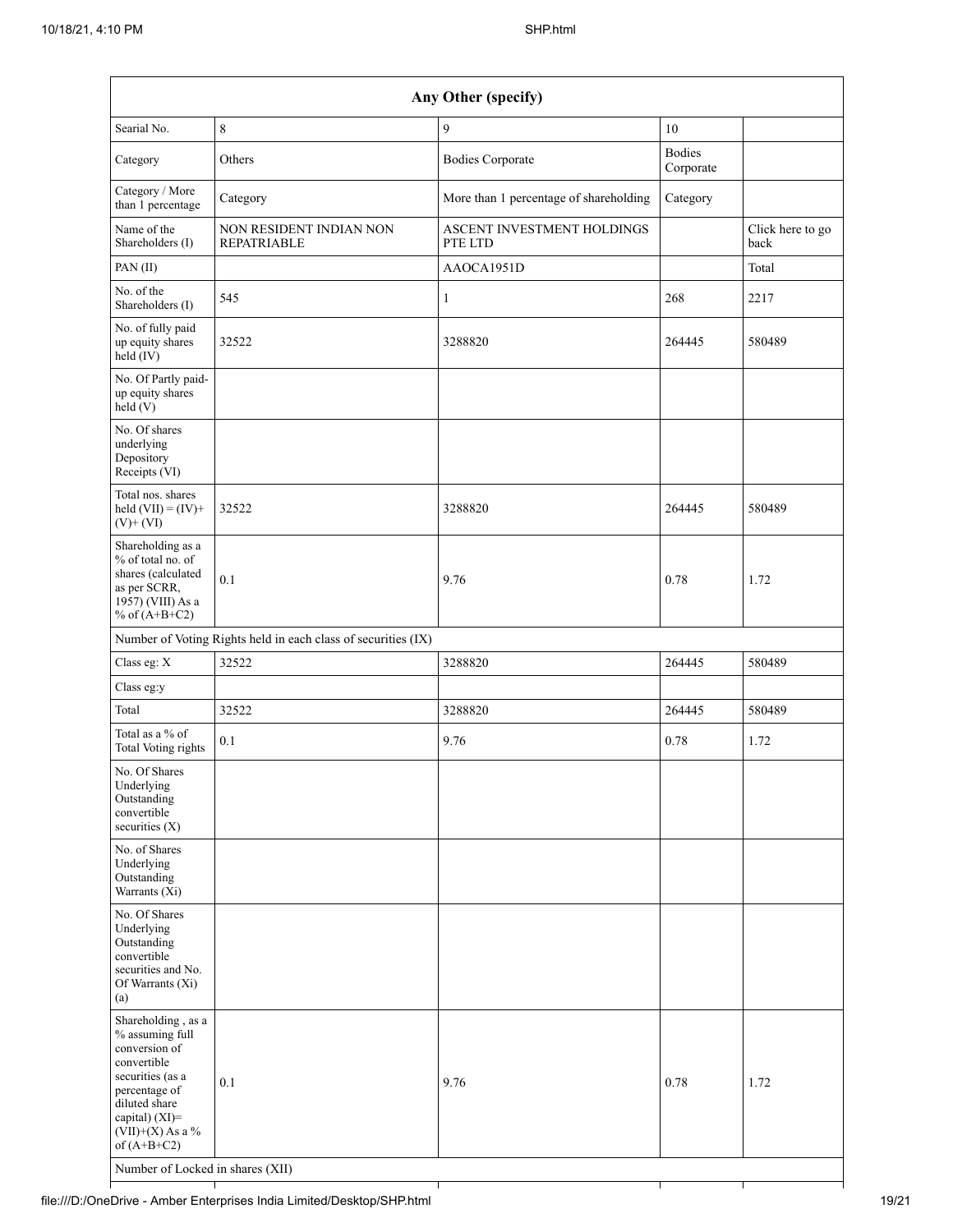| No. $(a)$                                                            |       |         |        |        |  |  |
|----------------------------------------------------------------------|-------|---------|--------|--------|--|--|
| As a % of total<br>Shares held (b)                                   |       |         |        |        |  |  |
| Number of equity<br>shares held in<br>dematerialized<br>form $(XIV)$ | 32522 | 3288820 | 264445 | 580489 |  |  |
| Reason for not providing PAN                                         |       |         |        |        |  |  |
| Reason for not<br>providing PAN                                      |       |         |        |        |  |  |